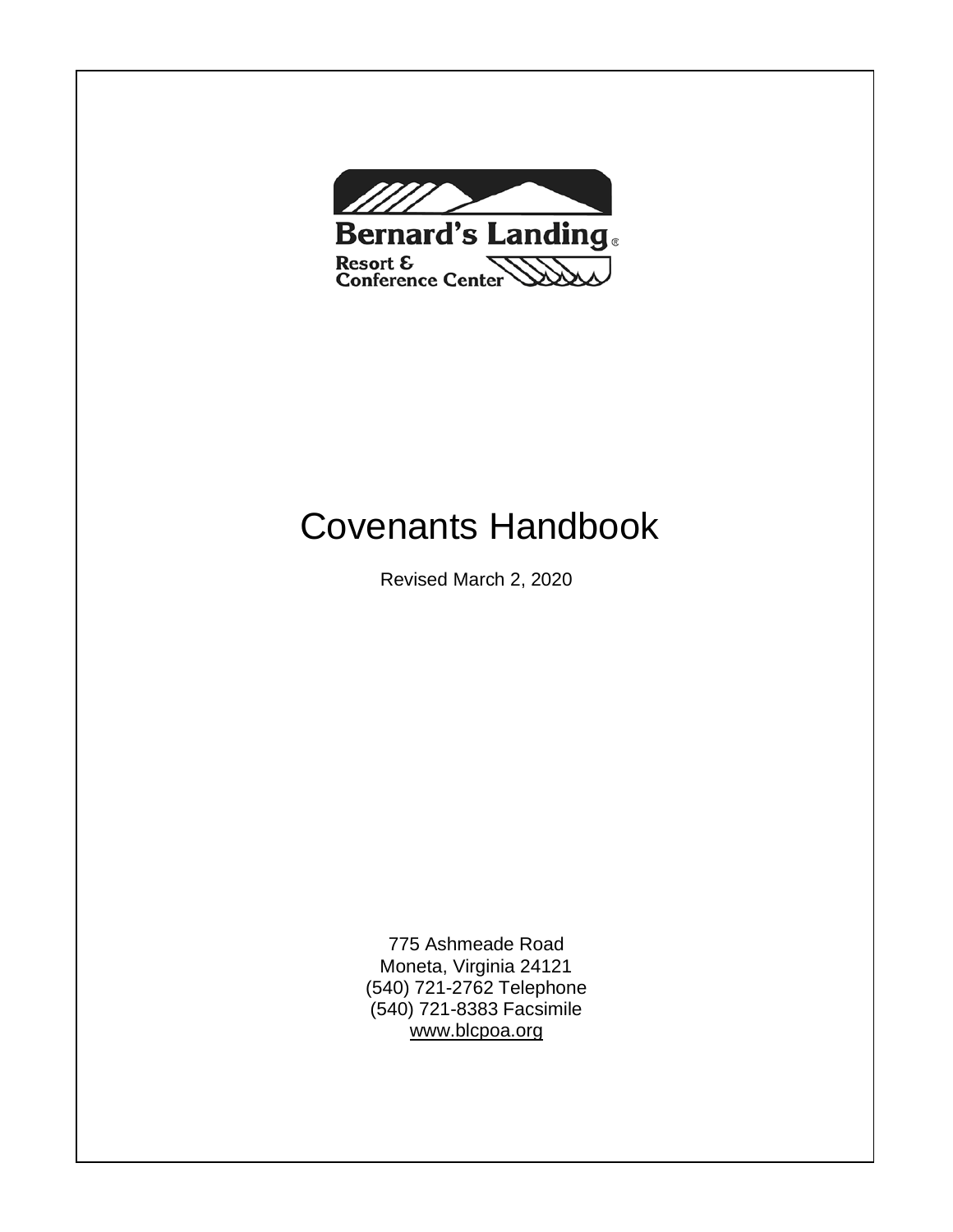

# Covenants Committee Mission

<span id="page-1-0"></span>It is the responsibility of the Covenants Committee to establish rules and regulations that promote the general welfare, safety and comfort of the community. The Committee is also responsible for maintaining the visual harmony of the community by establishing regulations for external design, appearance, use and maintenance of the Common Elements as provided by the Bylaws of the Comprehensive Property Owners Association.

The Powers and Authority of the Covenants Committee is established by the CPOA bylaws Article 3 Section 3.19, which is included in the appendix of this handbook.

All building additions or modifications affecting the external appearance or internal structural supports of any condo, patio home or townhome must be approved in advance by the committee.

Interior decorations or upgrades such as painting, wallpaper, floor treatment, appliance replacement, and kitchen/bathroom up-grades do not require Covenants Committee approval.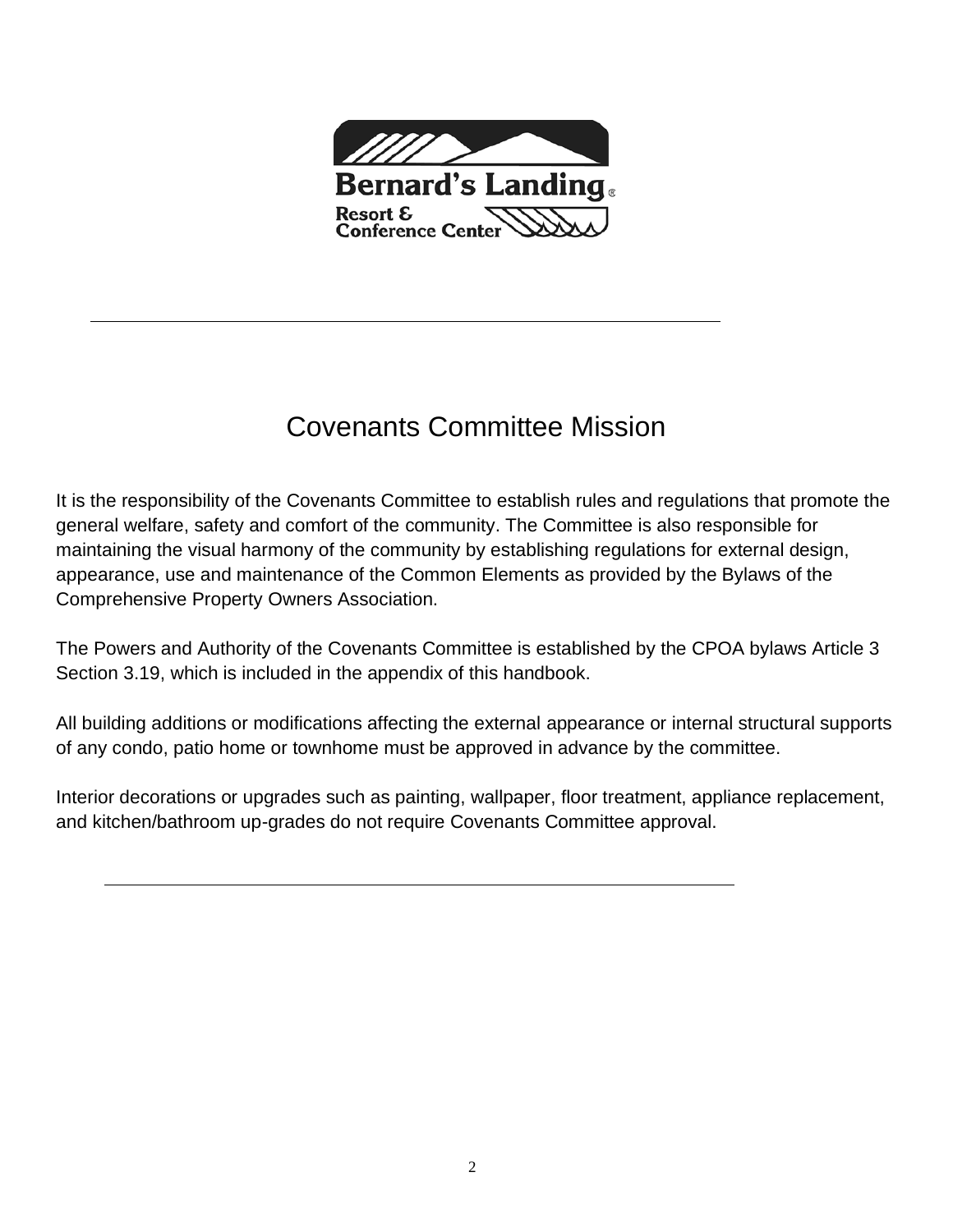<span id="page-2-0"></span>

# Page

# Appendix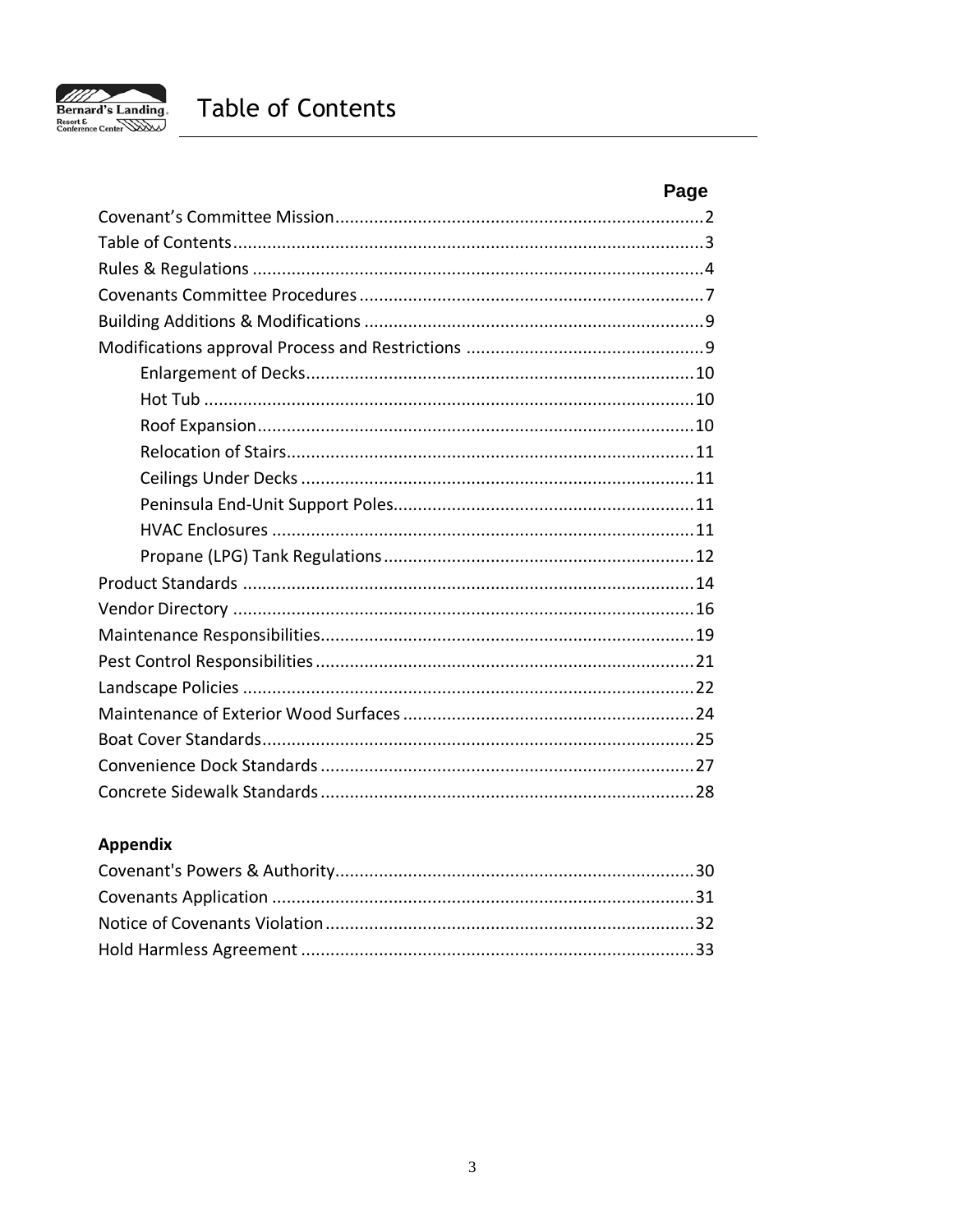

In order to make certain that all who live at and visit Bernard's Landing can enjoy a safe and positive experience, we call your attention to these rules and regulations. This abbreviated list of Rules and Regulations is compiled from various documents and published by the CPOA Board of Directors for information and use by homeowners, their guests, and tenants of Bernard's Landing. Uniformed Security Officers routinely patrol the premises and are asked by the Board to monitor and correct or report to management any of these situations, as needed. Your compliance with these rules and regulations, reporting of violations that you observe to the Security Office (540) 721-8316 or the Security Cell Phone (540) 493-4884, and cooperation with efforts by the Officers and CPOA management to correct non-compliance will ensure enjoyment of the property by all who live at and visit Bernard's Landing.

- 1. Bernard's Landing facilities, including common areas, all clubhouse facilities, pickleball and tennis courts, the conference center, including the pool, and all docks are available for use only by owners and their families, owner house guests (overnight), renters, and outside guests who are accompanied by owners when using the facilities. Short – term renters (30 days or less) are not authorized to bring in outside guests to use the facilities. Members of the public visiting The Landing, Bernie's Store, and the commercial Main Marina facility are not included in this rule.
- 2. No signs of any nature are to be posted or displayed on the property without the authorization of management.
- 3. Trash removal from Units to the trash compactor adjacent to the boat compound is the responsibility of the Unit Owner, his/her guests, or tenants. No trash is to be left on the entry decks or breezeways at any time.
- 4. Flame grilling and cooking on charcoal or gas grills, on or within 6' of any deck or building, are prohibited by fire ordinance. UL approved electric grills may be used on decks.
- 5. Gasoline or other flammable fuels may not be kept in Units, in breezeways, or on decks/docks.
- 6. No scheduled and/or private outdoor parties or social gatherings, including the use of any tent or other temporary structure, are permitted on or in any of the common areas without prior permission.
- 7. No tents or other temporary structures may be erected on the property, except with prior permission. Authorized tents, including tent frames, and all personal items, including umbrellas, chairs, towels, blankets, coolers, and clothing must be removed from beaches and other common property upon leaving the area. Items left past 11:00 pm will be removed and may be retrieved from the Homeowner's Office during regular business hours. Excessively loud or boisterous gatherings are always prohibited. All excessive noise must be stopped by 11:00PM.
- 8. Hanging towels, clothing, or other objects over deck railings is prohibited.
- 9. Maximum Occupancy Limits for Bernard's Landing rental units are set by Franklin County Ordinance and are based on septic capacity. An occupant is defined as a person over the age of 5 who sleeps overnight in the unit. Limits are as follows:

| One bedroom             | 2 persons over age 2 |
|-------------------------|----------------------|
| Two bedroom             | 4 persons over age 2 |
| Three bedroom (or more) | 6 persons over age 2 |

No Bernard's Landing rental unit has more than 3 bedrooms for rental purposes.<sup>1</sup> Homeowners should report violations to the CPOA Management Office (weekdays) at (540) 721-2762, the Bernard's Landing Security Office at (540) 721-8316 or Security Cell Phone (540) 493-4884, or the Franklin County Sheriff's Department (nights and weekends) at (540) 483- 3000.

<sup>&</sup>lt;sup>1</sup> Franklin County Code Sec. 25-138. Short-term tourist rentals, provides at Paragraph (c) that: "There shall be no more than two (2) adults per bedroom occupying the dwelling at any one time. An adult, for the purpose of this regulation, is any person over the age of five (5). The number of bedrooms in dwellings relying upon septic tanks and drainfields for sewage disposal shall be determined by reference to health department permits specifying the number of bedrooms for which the supporting system was designed." No Bernard's Landing units have been permitted for more than three bedrooms.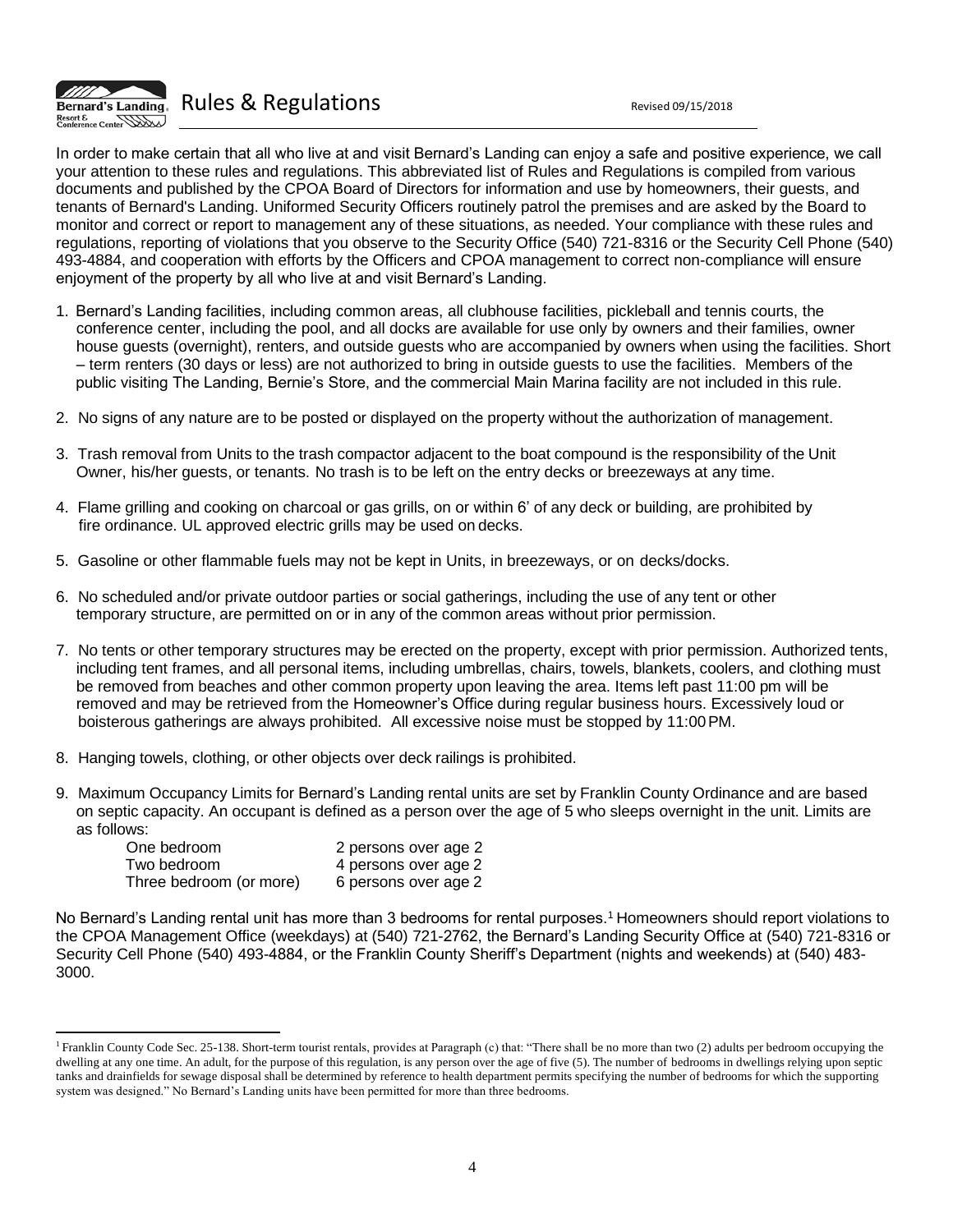Pets are **permitted** for:

- Homeowners or their family members
- Non-paying guests of homeowners
- Long-term lessees (30-days or more)

Pets are **not permitted** for:

- Short-term (30-days or less) rental tenants
- Others

Pets must be inoculated as required by law. They must also be secured by leash, lead or other control device and obedient to the handler's commands at any time while outside the unit.

The owner/handler is required to pick up after pets under their control.

Pets that create a nuisance, disturb the peace and tranquility of the property, or endanger the health and safety of homeowners may be evicted from the property at the discretion of the CPOA Board or CPOA management. Homeowners should report violations to the CPOA Office (weekdays) at (540) 721-2762, the Bernard's Landing Security Office at (540) 721-8316 or Security Cell Phone (540) 493-4884, or the Franklin County Sheriff's Department (nights and weekends) at (540) 483-3000.

11. Fishing, swimming, and other non-boating activities are prohibited at all times on marinas, with the exception of the Peninsula marinas, which are a combination of marina and courtesydock.

12. Cleaning of fish is prohibited at all times on marinas and floating conveniencedocks.

13. No unit, whether occupied by owner, guest, or tenant may use more than two parking spaces in the parking area located closest to unit clusters. Subject to this limit, individual parking spaces are available on a "first come, first served" basis, i.e., no individual parking spaces may be assigned or reserved. Overflow parking is available in several street parking areas, at the Welcome Center, and at the Clubhouse. Parking is prohibited on grassy areas, in handicapped spaces, and in front of building entrances unless authorized. Vehicles must have a current tag/registration and meet all State of Virginia requirements for use on public roads.

14. Large vehicles (campers, recreational vehicles, etc.) must be registered at the Homeowner's Office and parked in the lot behind the Clubhouse or the lot serving the Welcome Center (not to exceed sevendays).

15. POD's – CPOA Office must be notified of the use and length of time required for Portable On Demand Storage containers (POD's) or other outside type storage units. These units may only be parked in residential areas while actively loading or unloading. The rest of the required time, up to two weeks, they must be parked in an area designated by the CPOA Office in the lot behind the Clubhouse. CPOA must approve any changes to the required time

16. Use of Go-carts, mini-bikes, mopeds, all terrain vehicles, golf carts, etc. is not permitted on the property, except for Bernard's Landing maintenance staff.

17. Vehicle repairs, including routine maintenance, are not permitted on the property. No junk or derelict vehicles are permitted on the property.

18. No boat, PWC, or trailer can be stored on the property or docked overnight at a convenience dock unless it is registered with the CPOA office and docked/stored in a designated area. Current Bernard's Landing decals must be on all boats, PWCs, and trailers if docked or otherwise on the property overnight. Improperly parked boats, PWCs, or trailers or boats or PWCs docked overnight without a registration decal are subject to being towed.

19. No boat or PWC may be docked overnight at any one (or any combination) of the floating convenience docks for more than 14 total nights in any one calendar month.

20. All boat, PWC, or trailer parking is prohibited anytime anywhere on the Property, including all automobile parking areas, except the boat storage compound or other designated area.

21. Swim pants are required in pools if a child is not fully bathroom trained.

22. Smoking in CPOA buildings and facilities, including pools and public decks, is prohibited except in designated areas.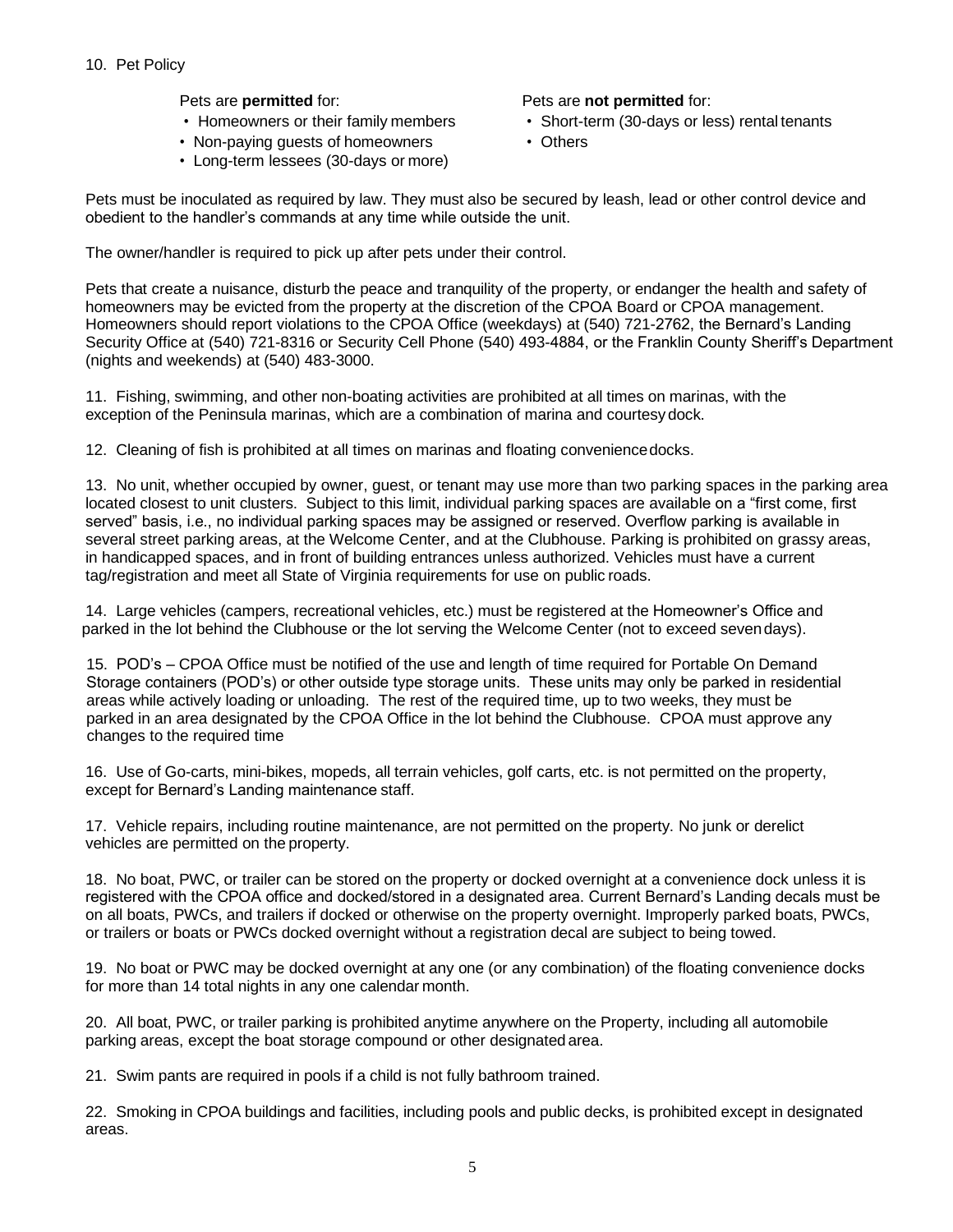23. Feeding of waterfowl (ducks and geese) is prohibited within 500' of Smith Mountain Lake by Tri-County ordinance enacted pursuant to Code of Virginia 29.1-527.1 2004, c.386.

24. Drones may not be launched or flown from Bernard's Landing except for licensed commercial applications and only with CPOA approval.

Sanctions: Violators of the above Rules and Regulations should be reported to the CPOA office for further action, as appropriate. Offenders who refuse to correct violations or chronic offenders will be referred to the Board of Directors for further action, including sanctions of withheld privileges and/or fines up to \$50.00 per occurrence, in addition to all costs for repairs and/or replacement of property resulting from violations by the offender. Guest and tenant offenders may also be asked to leave the property immediately and/or not permitted on the property in the future.

> Adopted July 28, 2012 Revised July 1, 2020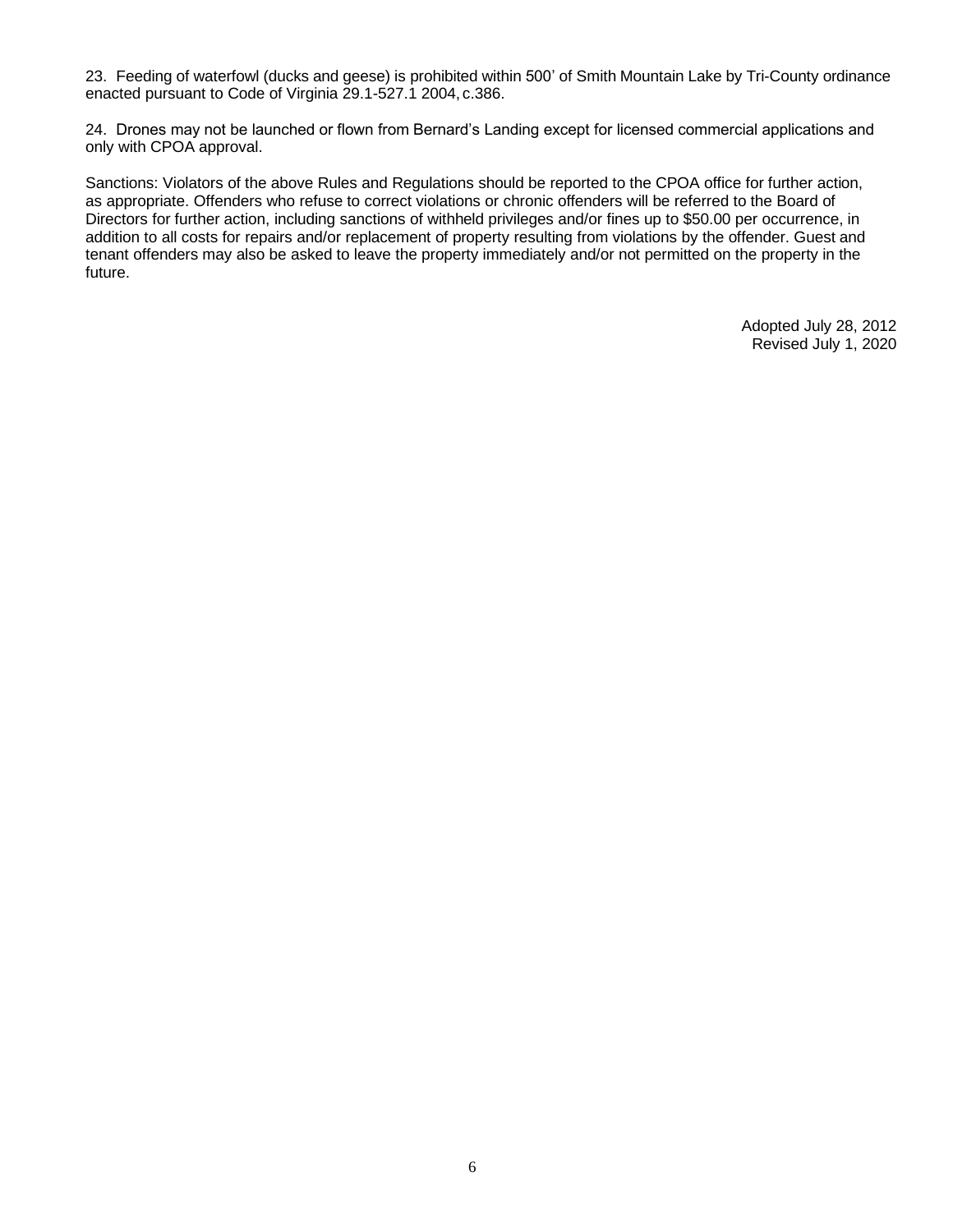<span id="page-6-0"></span>

# **Procedure for Processing Applications:**

Application with a description of the project and appropriate drawings are submitted to the CPOA office by the applicant.

File electronically at<http://blcpoa.org/Forms/Work-Order.asp>

Download a printable application at [http://blcpoa.org/Covenants/Covenants\\_Application.pdf](http://blcpoa.org/Covenants/Covenants_Application.pdf)

- 1. A file is created and the application is forwarded to the Covenants Committee.
- 2. Initial site inspection is made by member(s) of the Covenants Committee.
- 3. Recommended change(s) may be offered to the applicant.
- 4. If the modification is deemed to be significant by the Committee, the applicant must provide additional drawings prepared by a licensed engineer or architect. Significant alterations may also require additional approval by the CPOA Board unless an identical plan has been approved and built by another unit owner within the same Sub-Association. Condominium owners may need additional approval by their Association Board and/or the other unit owners in the Association.
- 5. Covenants approval must be granted in writing before construction canbegin. Any changes that need to be made during the construction period must be submitted and approved by the Committee.
- 6. When work is completed, the homeowner is responsible for notifying the CPOA Office that the project is ready for inspection.
- 7. Final inspection is performed. If the Committee approves the work, the date is recorded on the approved application, which is filed in unit's permanent file.

If the Covenants Committee finds that the construction was not completed as described in the approved application, or that the workmanship / materials are not in keeping with Covenants Handbook standards, the Committee will request that the unit owner make timely modifications.

If the homeowner fails to make the required modification within the specified time-frame the owner will be required to return the structure to its original state. Should a unit owner refuse to do so, the CPOA will return the unit to its original state and assess the owner for the cost.

For more detailed information, please see the sections headed "Building Modifications" beginning on page 9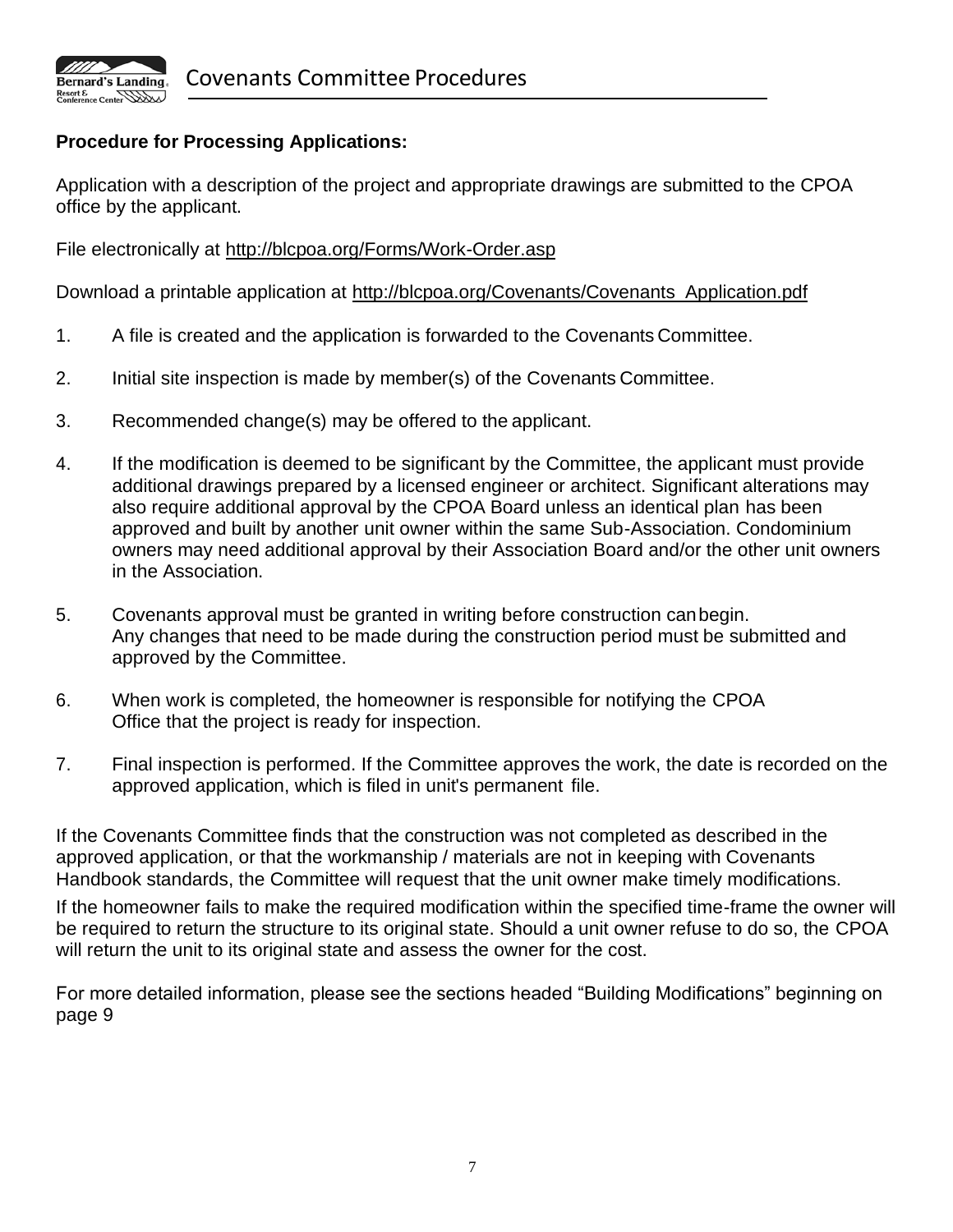# **Applicant Responsibilities**

- 1. Advise Bernard's Landing CPOA office of requests by workman for keys to unit.
- 2. Arrange for site inspection before work begins.
- 3. Make certain contractor has all necessary licenses, permits and insurance required.
- 4. Contractors without a license or insurance coverage are not approved to perform work on the property.
- 5. Make certain that ALL materials, stain and paint meet current *CovenantsStandards*.

### **Contractor Responsibilities (Applicant is responsible for facilitating and overseeing contractor compliance)**

- 1. Secure all necessary permits & inspections as required by all governmentalagencies.
- 2. Coordinate all work through the Bernard's Landing CPOA office, obtain a current copy of the *Covenants Standards List* and make certain that ALL materials, stain and paint meet current standards in order to ensure conformity.
- 3. Arrange for final inspection
- 4. Clean work area daily.
- 5. Dispose of demolition and/or construction debris off property.
- 6. All contractor vehicles must be removed from all residential areas every evening. There are no exceptions allowed. The preference is that contractor vehicles be taken off property. With approval from the CPOA office, contractor vehicles may be allowed to park overnight in the Welcome Center Parking Lot. Trailers with demolition debris are not allowed to park overnight in any location on property.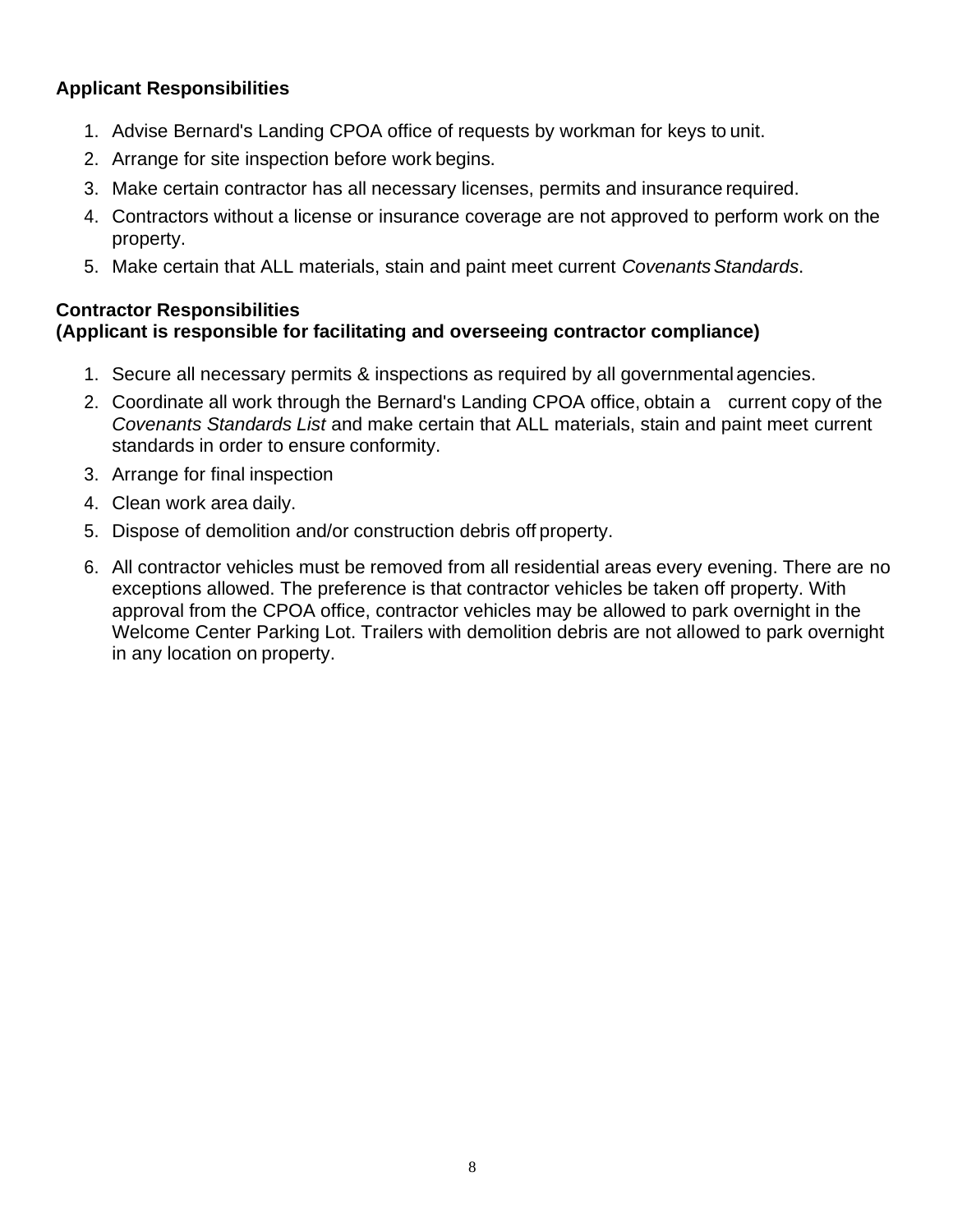

## **All Additions or Modifications Must be Approved by the Covenants Committee**

All building additions or modifications affecting the external appearance or internal structural supports of any condo, patio home or townhome must be approved in advance. Interior decorations or upgrades such as painting, wallpaper, floor treatment, appliance replacement, and kitchen/bathroom up-grades do not require Covenants Committee approval.

#### **How to Submit a Request**

Requests for additions or modifications affecting the external appearance or internal structural supports must be submitted on the approved Covenants request application form with "as to be built or modified" drawings and appropriate text clearly describing all details.

#### **Approval Process**

Modifications, additions and structural changes to condominiums, townhomes and patio homes must be approved by the CPOA Covenants Committee. Major alterations may also require additional approval by the CPOA Board unless an identical plan has been approved and built by another unit owner within the same Sub-Association.

Condominium owners may need additional approval by their Association Board and/or the other unit owners in the Association. The additional approval process will be conducted in the manner specified by the individual Sub-Association's Declarations, bylaws or policies.

The applicant will be responsible for all legal fees and other expenses incurred by the CPOA and the Sub-Association related to processing the application.

#### **Certified Drawings**

Should the Covenants Committee determine the additions or modifications to be significant, drawings prepared by a registered architect or professional engineer may be required to certify that the additions or modifications are structurally sound, and are in keeping with the original architectural design and appearance of the unit. It is the responsibility of the owner to ensure that all additions and modifications conform with the approved drawings and meet Franklin County building permit requirements.

#### **Covenants Committee approval Does Not Convey the Legal Right to Make Additions or Modifications**

Approval by the Covenants Committee and/or the Sub-Association only acknowledges that the project's scope and design are compatible with the community and in keeping with the standards set by the CPOA Covenants Handbook. The applicant is responsible to ensure he/she has the legal right to build the project and that it is built to the standards set forth in Franklin County Code

# **Final Inspection Required**

All exterior additions and modifications are subject to Covenants Committee inspection near or at the end of construction/modification and must conform to drawings and text submitted and approved. It is the responsibility of the applicant to notify the Covenants Committee that the project is ready for inspection. If the Covenants Committee finds that the construction was not completed as described in the approved application, or that the workmanship / materials are not in keeping with Covenants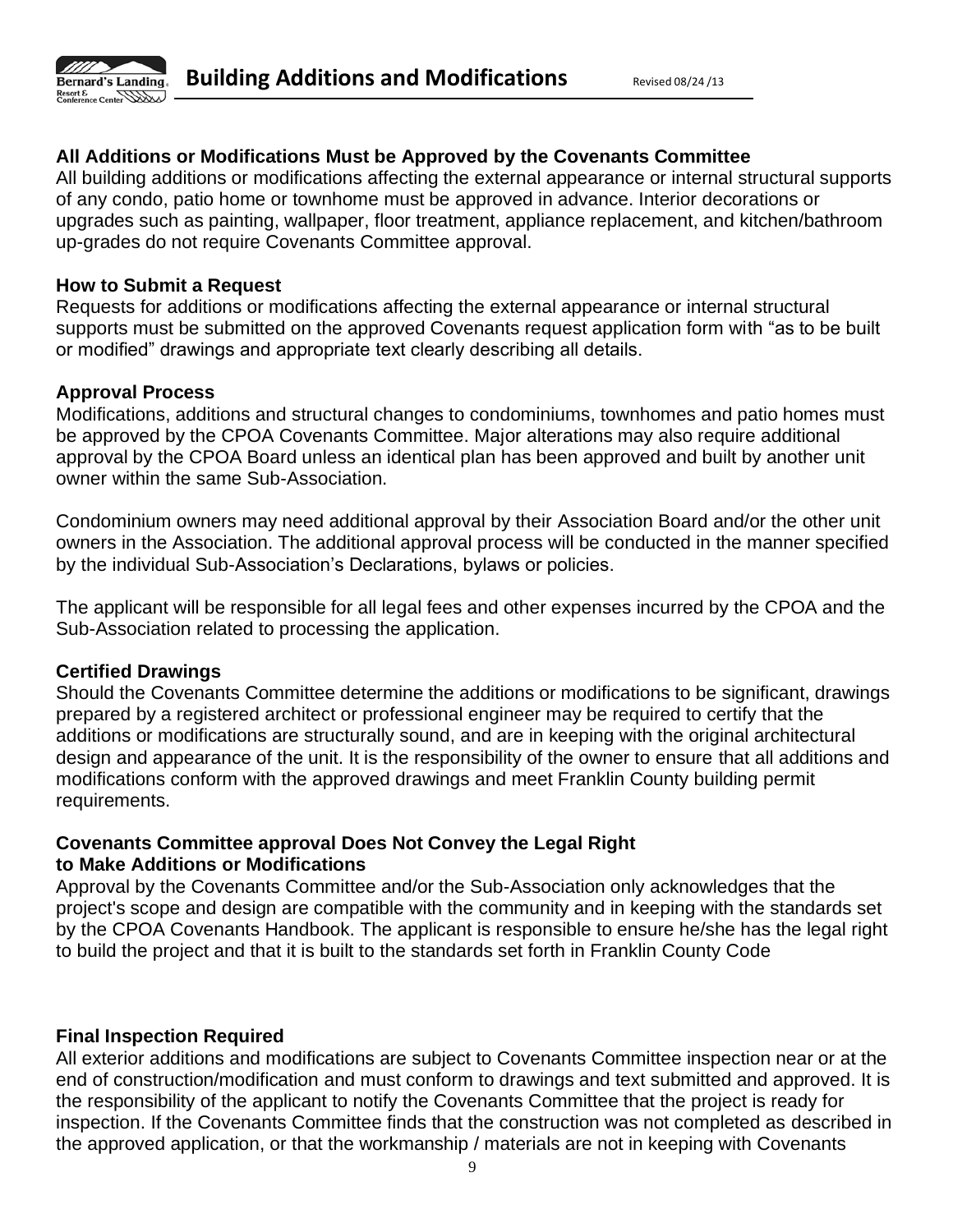Handbook standards, the Committee will request that the unit owner make timely modifications. If the homeowner fails to make the required modification within the specified time-frame the owner will be required to return the structure to its original state. Should a unit owner refuse to do so, the CPOA will return the unit to its original state and

### **Infringement on Other Unit Owners**

The proposed addition or modification must not unduly infringe on, or interfere with the privacy, view, or access of other Unit Owners.

# **Use of Approved Products and Materials is Required**

All paints, building materials, windows, skylights, doors, etc., must comply with the products standards list. If an item is not specifically listed in the Covenants Handbook, it must be the same as existing material and manufacturer. Any variance must be approved by the Covenants Committee. Example: Windows and doors must be the same style and color as existing windows and doors unless a variance is approved by the Covenants Committee.

#### **Infringement on Common Property**

If the proposed addition or modification will extend onto common property, approval by the Covenants Committee and the CPOA Board is required. A waiver must be signed by the applicant to allow for access and/or maintenance, as required, by employees, contractors, and other representatives of CPOA or the sub-association.

#### <span id="page-9-0"></span>**Enlargement of Decks**

Enlargement of upper level decks that project out from any building beyond the existing ground level decks is not permitted. This includes all decks except ground level decks. Enlargements to fill in voids and/or offset corners may be allowed if other restrictions are followed.

#### **Hot Tubs**

Hot tubs are prohibited on the decks or grounds surrounding residential units. Existing hot tubs are grandfathered, must have a lock, and can neither be moved (except for disposal) or replaced in the future.

#### <span id="page-9-1"></span>**Roof Expansion**

Expansions to create new interior space by roofing over existing open areas are permitted only if the area under consideration is within the perimeter of the existing roofed area. (i.e. dormers, open decks in roofed area, and adding plexi-glass cover on existing rafters are acceptable) For dormer additions, the slope of the new roof must be the same as the existing roofline.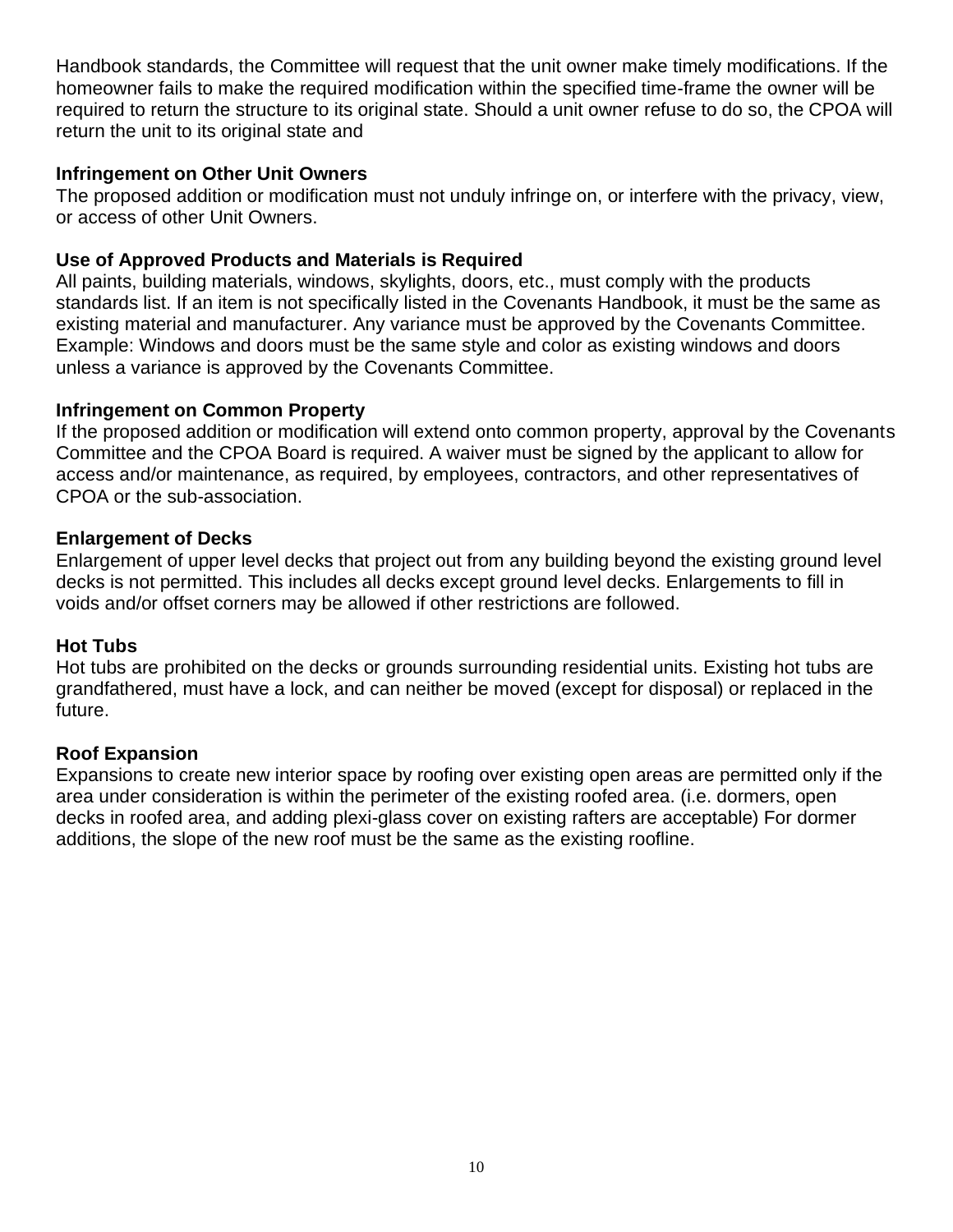# <span id="page-10-0"></span>**Relocation of Stairs**

Stairs may be moved if they do not extend closer to the water, extend beyond the property line or impact any view.

# <span id="page-10-1"></span>**Ceilings Under Decks**

Subject to Covenants Committee approval and inspection, plastic/vinyl or metal ceilings under decks are permitted. Standard gray metal or white plastic/vinyl material must be used. Additionally, "J" Channel must be used on all edges. Gray rain gutters piped to the ground level are required. To avoid "puddling" of water, these drains must be piped away from the building to a proper run-off area.

# <span id="page-10-2"></span>**Peninsula End-Unit Support Poles**

Replacement of support poles for the Peninsula Townhouse end units will be done by excavating 2'X2'X18" concrete footings and cross-stack 8"X16" cinderblocks to create a 16"X16" column. Footings will require inspection by Franklin County. Stucco will be applied to the above-grade blocks and blocks will be painted the appropriate beige or gray standard color.

# <span id="page-10-3"></span>**HVAC Enclosures**

All HVACs are to be screened at the time of installation. Existing unscreened installations must be screened within 30 of receiving a notice of Covenants violation. All HVAC enclosures must be properly maintained and in good repair. Preferred method is a wooden enclosure, (See figure1) high and wide enough to conceal the entire unit from view while still allowing proper airflow. Gate is optional. Existing enclosures must meet the standard if replaced or rebuilt. Shrubbery can be used in place of the wooden enclosure but must be mature enough, at the time of installation, to conceal the appliance completely from view and kept trimmed to allow proper airflow and maximum concealment. All tubing exposed on the exterior of the building will be covered with a chase to match the exterior stain.





Figure 1 Figure 2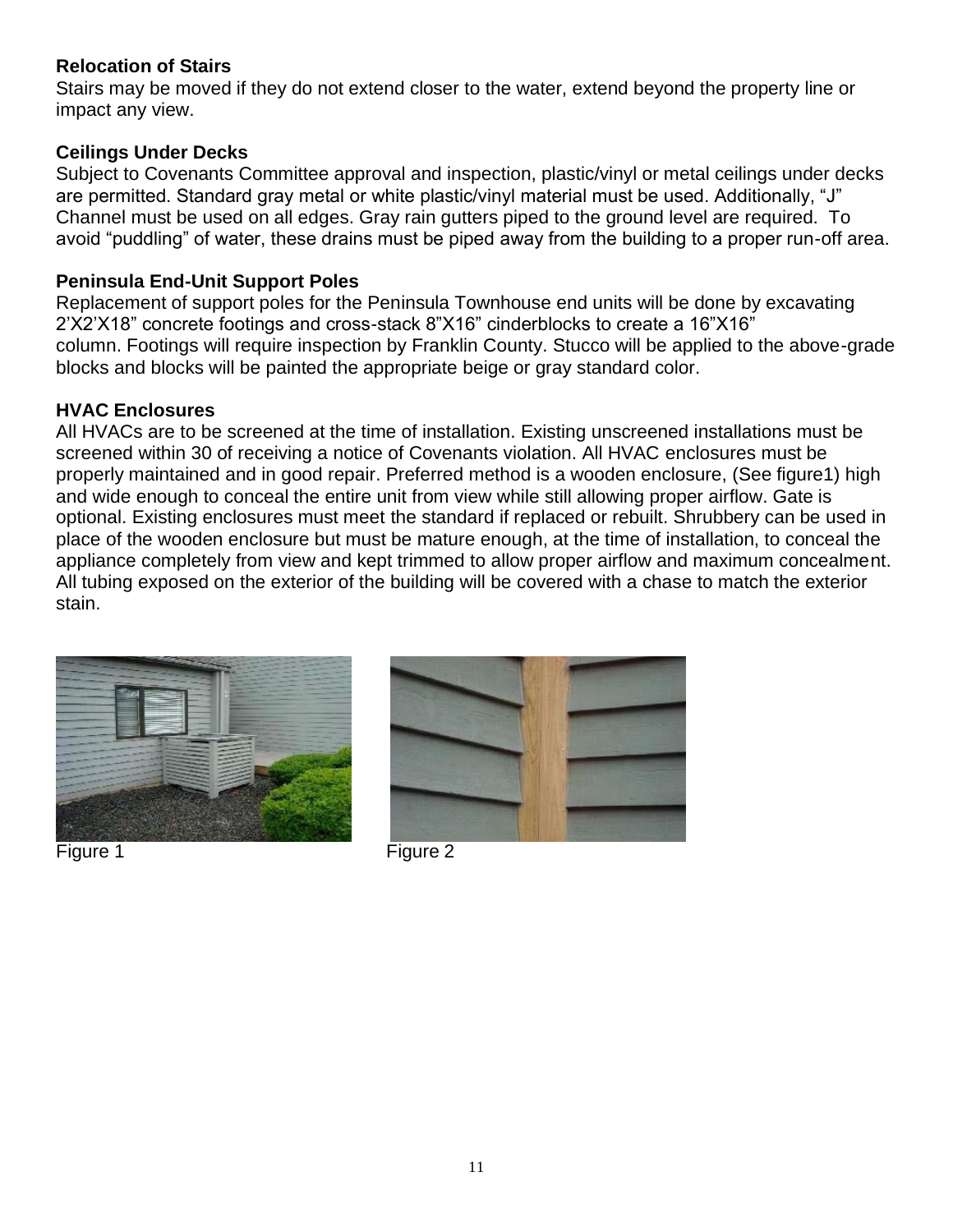

This is intended to clarify the safety regulations and to provide guidelines concerning the installation and use of propane tanks. All tank locations are to be determined based on County Code and National Fire Protection Association regulations.

# **Townhomes & Patio Homes – Tank Size and Location**

# **Buried Tanks**

Individual Townhome and Patio Home owners **MAY** install propane tanks to serve their individual units. Propane tanks **must be buried** if there is space to accommodate the tank on the homeowner's deeded property, while maintaining required distance from buildings and ignition sources as prescribed by county code and as outlined below. Buried tanks may be of any size, up to the maximum allowed by Franklin County. Tanks may not be buried on CPOA common property.

# **Above Ground Tanks**

If there is not sufficient space on the owner's property to bury a tank, the owner may install up to two (2) 120 gallon propane tanks per unit above ground on his/her own property. Above ground tanks may not be installed on CPOA common property.

# **Screening for Above Ground Tanks**

Tanks must be visually screened at the time of installation. Screening should be identical to photos referenced in the HVAC section of this document. Existing unscreened installations must be screened within 30 days of receiving a notice of Covenants violation.

All enclosures must be properly maintained and in good repair. The preferred method is a wooden enclosure, high and wide enough to conceal the entire unit from view while still allowing proper airflow. Gate is optional. Existing enclosures must meet the standard if replaced or rebuilt. Shrubbery can be used in place of the wooden enclosure but must be mature enough, at the time of installation, to conceal the tank(s) completely from view and kept trimmed to allow proper airflow and maximum concealment. All tubing exposed on the exterior of the building will be covered with a chase to match the exterior stain.

# **Condo (stacked) Units - Tank Size and Location**

Individual condo units **MAY NOT** maintain individual propane tanks on decks or common property but may share a common tank as outlined in these regulations.

- 1. All appropriate codes are met and approved by Franklin County officials.
- 2. The tanks must be installed by professionals.
- 3. The sub-association would be solely responsible for all costs, refilling and internal billing for the propane.
- 4. There is adequate delivery truck access to the tank without damaging any of the grounds.

Tanks for condos **MAY NOT** be installed above ground. The CPOA will permit a Condo Association to bury a tank on common property if all the above conditions are met and a suitable location can be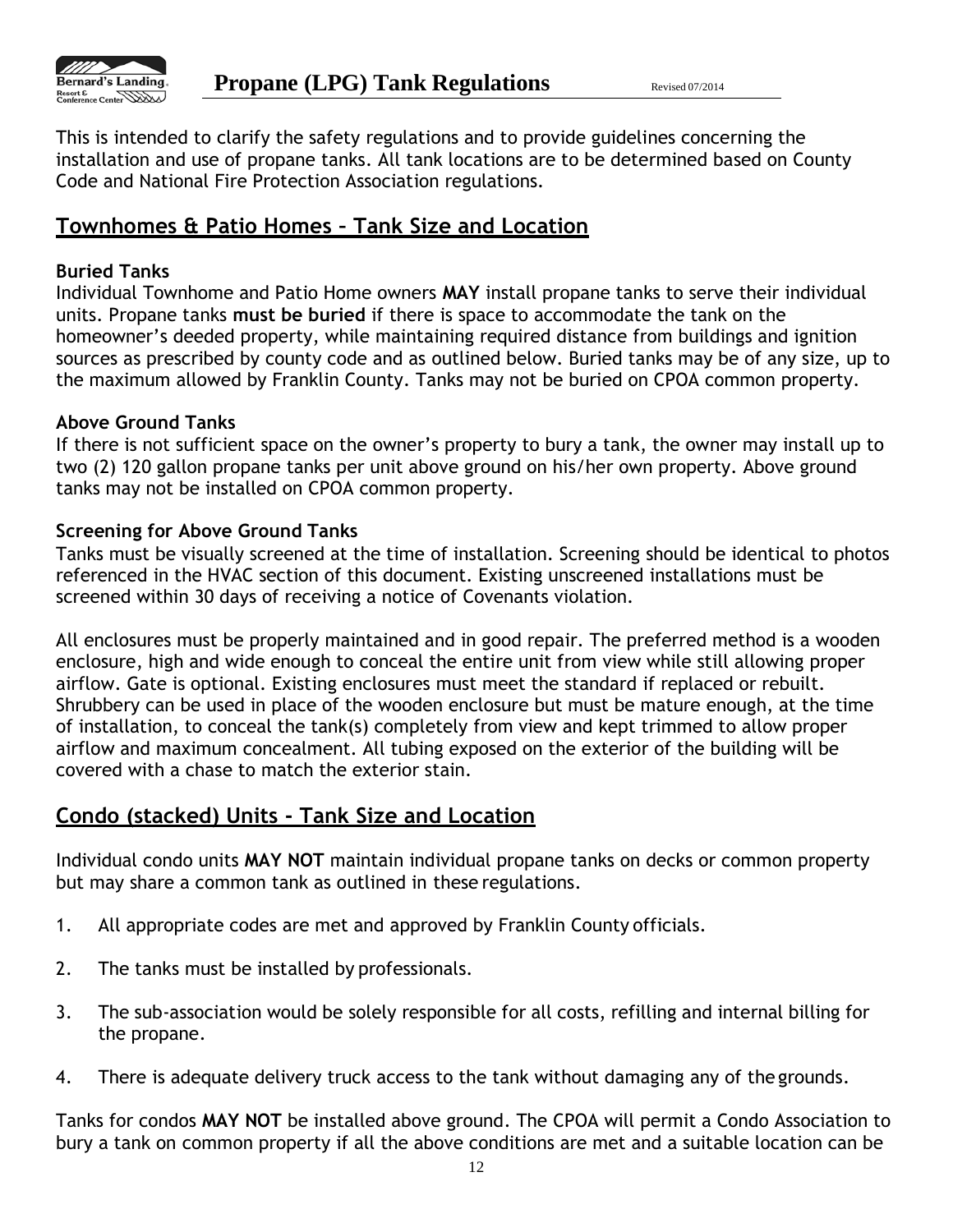found. The location is subject to approval by the Covenants Committee and The CPOA Board of Directors.

# **Safety Specifications for ALL Units – Townhomes, Patio Homes & Condos**

# **Professional Installation Required**

All work should be coordinated with Bernard's Landing Maintenance Supervisor. Installation should be handled by a trained and licensed professional.

# **Location Specifications**

The National Fire Protection Association issues regulations concerning storage and handling of LPG (ANSI 58). These regulations govern the location for both buried and above-ground tanks that are filled on site from a bulk truck.

1. The filling connection and vent valve must be at least *10 feet from any exterior source of ignition*, opening into direct vent appliances or mechanical ventilation air intakes.

2. The filling connection and vent valve must be five (5) *feet or more from any opening into a building* that is below the level of the filling connection or pressure relief valve.

3. The heat pump and AC compressors are considered sources of ignition.

Failure to comply with these regulations is in violation of the CPOA insurance policy and may result in the unit owner being held liable for any damages.

# **Exterior Gas Line Specifications**

Gas lines from the tank to the back of the building should be  $\frac{1}{2}$ " to  $\frac{3}{4}$ " plastic schedule 40 type and buried at a depth of eighteen (18"). Multiple lines, up to eight (8), may be required depending on building style and total unit numbers.

# **Interior Gas Line Specifications**

Gas lines must conform to all applicable state and local codes. Where possible, all lines should be concealed and not visible. Lines placed on exterior building walls must be boxed in to create an accessible chase and painted to match the existing wall color. The use of inside wall corners should be used whenever possible. A separate shut-off valve, regulator (if needed) and meter should be installed for each homeowner unit at the point of building entry and a second shut-off valve should be installed inside each homeowner units at, or near, the appliance's location.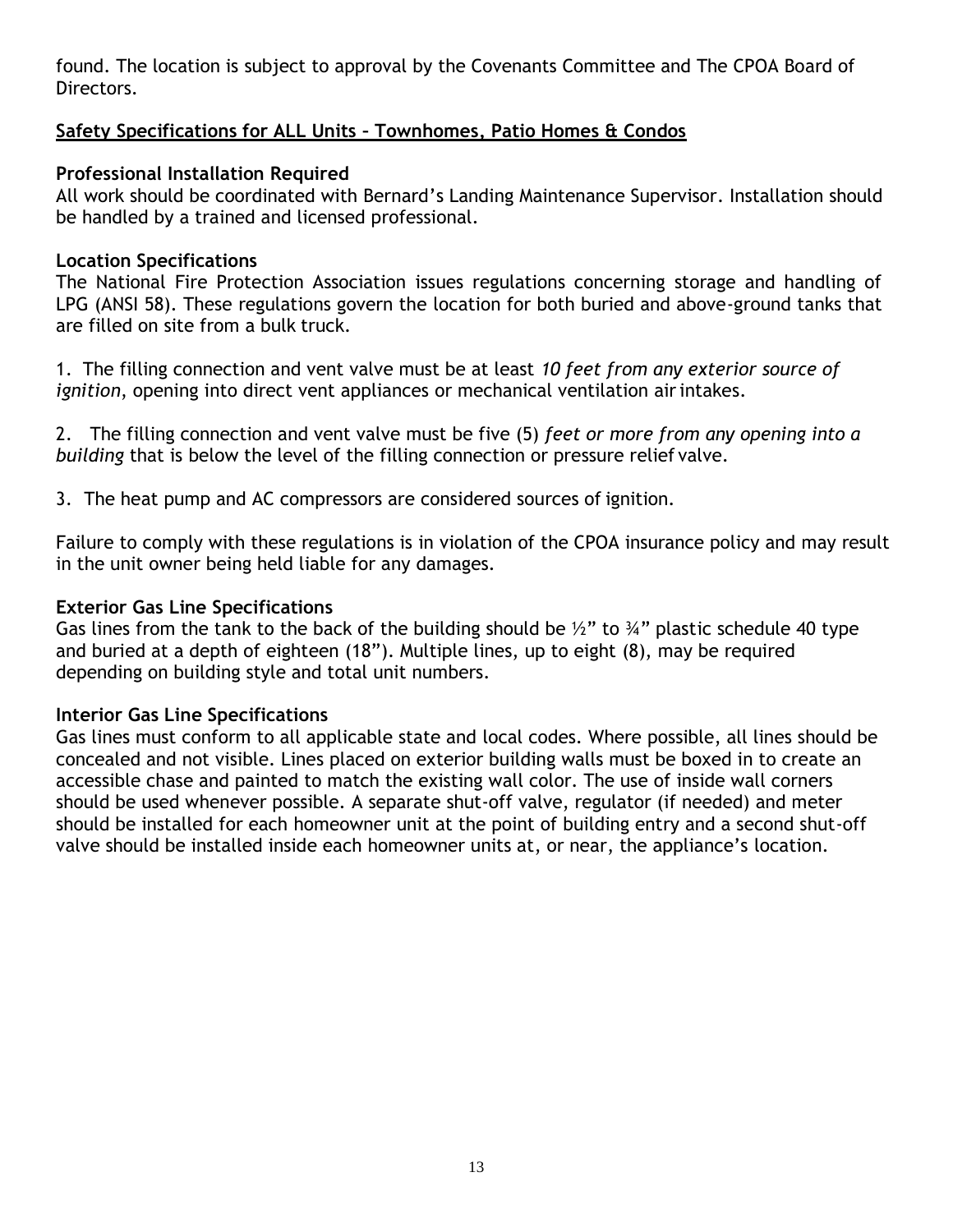

The Covenants Committee has pre-approved the following products for use at Bernard's Landing. If you wish to use a different product, you must request permission by filing a Covenants Request. Contact information for the approved vendors listed below appears at the end of this section.

Suggested Paint / Stain Brands and Vendors are suggested below. You may use any brand or vendor of your choice. However, the color and texture must be an exact match to the required color

#### **Exterior Paints**

Resort &  $\overline{\text{Center}}$ 

#### **Vertical Surfaces:**

For use on siding, railings and all other vertical surfaces except decks and walkways.

Woodscapes Exterior Solid Color Stain – #A15W000051.......... Sherwin Williams

#### **Horizontal Surfaces:**

For use on bare untreated horizontal wood surfaces, decks and walkways Use over semi-transparent stained surfaces.

Walkways should have slip resistant grit added to stain

Please consult with your paint supplier or painting contractor to determine which of the two approved products listed below is best for your application.

Cabot Decking Stain (BL Gray) #1808................................................ Capps

Use Cabot Problem Solver Primer (Granite) #8111 on untreated surfaces………….Capps Superdeck Solid Color Stain (SD7W00151) BL Decks….... Sherwin Williams

#### **Concrete Entryways and Decks**

Superdeck D&D Extra (SD9W01151) BL Deck Paint….……Sherwin Williams

#### **Firewall & Chimney Paint**

 Superpaint Exterior Latex (A80W01151) BL Sandalwood….Sherwin Williams Available in 2 textures: Conflex Medium for Peninsula Association Conflex XL Fine for all other Associaitons

#### **Exterior Door Paint**

| All Surface Enamel Latex High Gloss Ultra (A41T01254) BL Brown Doors |  |
|----------------------------------------------------------------------|--|
| <b>Sherwin Williams</b>                                              |  |
|                                                                      |  |
|                                                                      |  |

#### **Sign Paint**

 ASE Latex High Gloss Ultra (A41T01254) BL Dark Blue ……Sherwin Williams ASE Latex High Gloss Ultra (A41T01254) BL Green…………Sherwin Williams ASE Latex High Gloss EW (A41W01251) BL White…………..Sherwin Williams ASE Latex High Gloss DB (A41W01253) BL Gray……………Sherwin Williams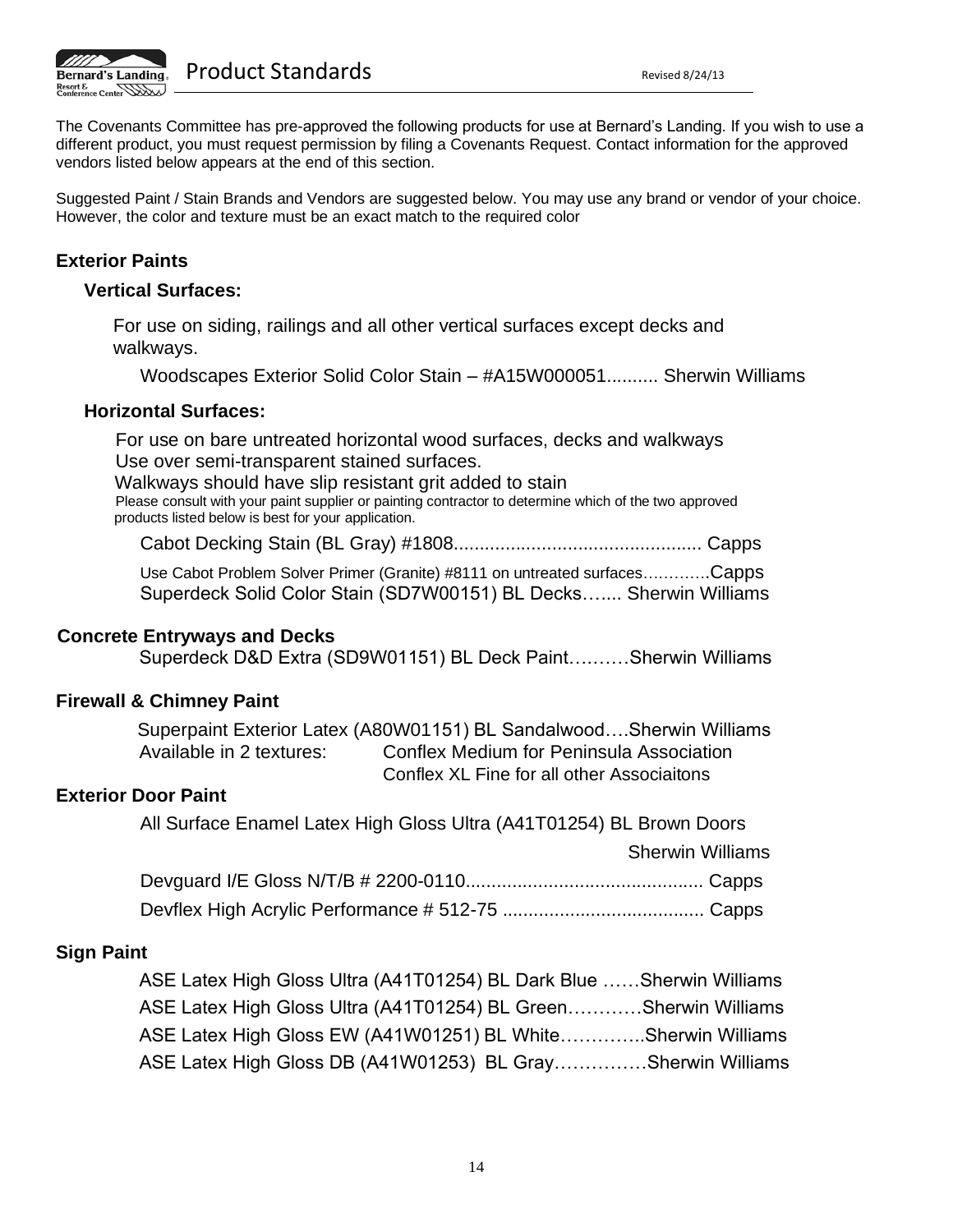| <b>Concrete pool deck</b>                                                                                    |
|--------------------------------------------------------------------------------------------------------------|
| <b>Concrete entryways</b>                                                                                    |
| <b>Roof Shingles</b><br>Certainteed Landmark Pro Max Def Weathered WoodABC Supply Co                         |
| <b>Deck Ceilings</b>                                                                                         |
|                                                                                                              |
|                                                                                                              |
|                                                                                                              |
| <b>Storm Doors</b>                                                                                           |
| <b>Garage Doors</b>                                                                                          |
| 9100 Wayne Dalton Door System                                                                                |
| Flush panel - white (must be painted Architectural Brown) C&R Door                                           |
| <b>Street lights (heads)</b>                                                                                 |
| State Electric W/PEC1TL Gen. Electric T10C17M1A2ASS5BL  C&R Door<br><b>Street light poles</b>                |
| Whatley E3015-12-60S - Fiberglass - black tapered  State Electric<br><b>Outdoor Grills (Common Property)</b> |
|                                                                                                              |
| <b>Marina lift switches</b>                                                                                  |
| ZA2BG2/ZA2BZ101 key lock sw - Schneider/Square D                                                             |
| ZA2BD5/ZA2BZ103 up/down sq - Schneider/Square D  Graybar Electric                                            |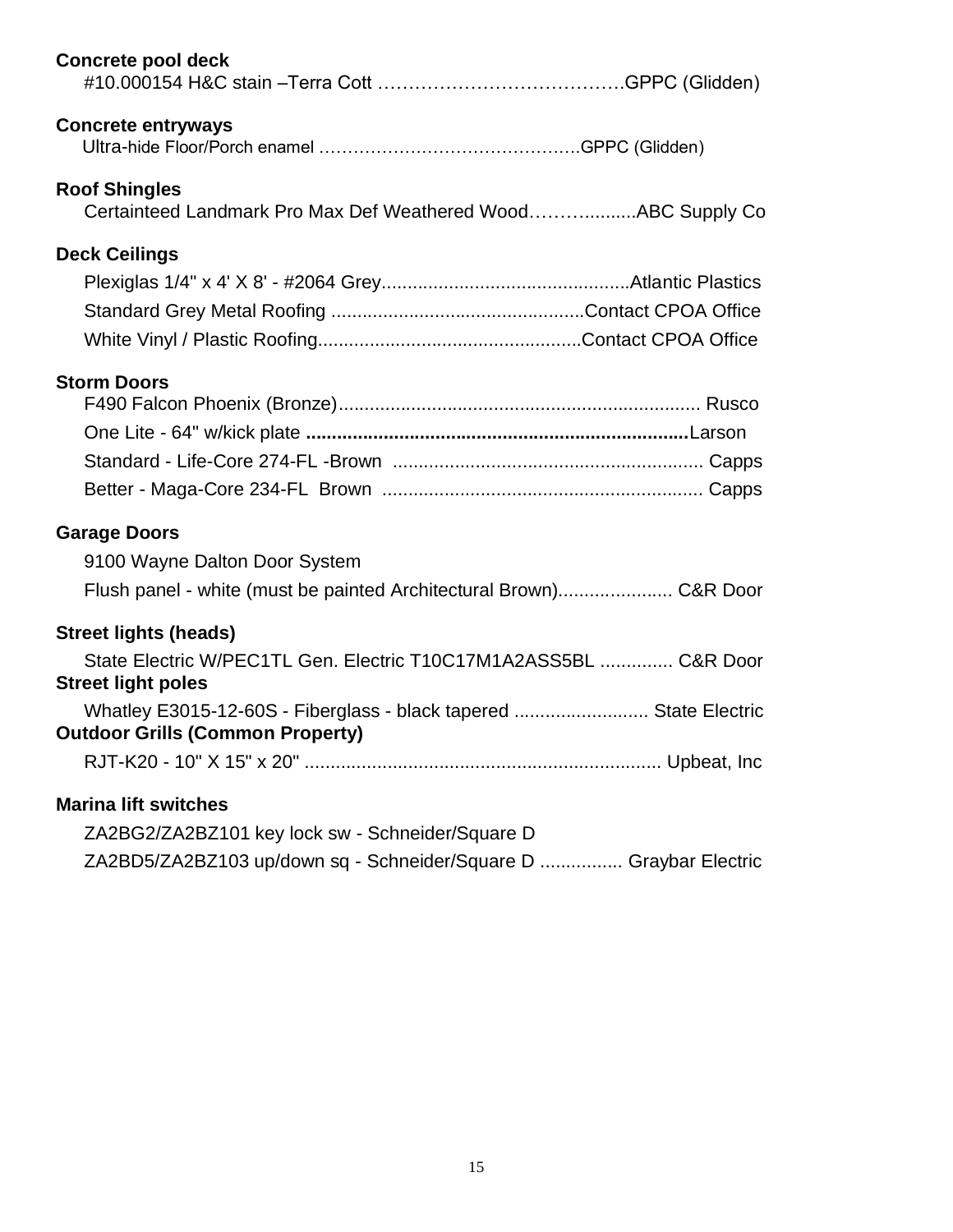

| <b>ANIMAL CONTROL</b>                       |                         |                        |                        |              |
|---------------------------------------------|-------------------------|------------------------|------------------------|--------------|
| Franklin County                             |                         | Rocky Mount, VA 24151  |                        | 540-483-7440 |
|                                             |                         |                        |                        |              |
| <b>APPLIANCE REPAIR</b>                     |                         |                        |                        |              |
| Palmer's Electronics                        | Route 40 East           | Redwood, VA 24146      |                        | 540-483-8580 |
|                                             |                         |                        |                        |              |
| <b>BUILDING INSPECTOR</b>                   |                         |                        |                        |              |
| Franklin Co. Building Inspection            |                         | Rocky Mount, VA 24151  |                        | 540-483-3047 |
|                                             |                         |                        |                        |              |
| <b>BUILDING MATERIALS</b>                   |                         |                        |                        |              |
| Capp's Building Supply                      | Route 122               | Moneta, VA 24121       |                        | 540-721-2276 |
| Brownie's Auto Parts & Hardware, Inc.       | 2837 Scruggs Road       | Moneta, VA 24121       |                        | 540-721-2415 |
| Smith Mt. Building Supply                   | West Lake Corner        | Hardy, VA 24101        |                        | 540-721-3453 |
| Moneta Farm Supply                          | 11739 Moneta Road       | Moneta, VA 24121       |                        | 540-297-5558 |
|                                             |                         |                        |                        |              |
| <b>CARPET &amp; VINYL</b>                   |                         |                        |                        |              |
| <b>B&amp;B Flooring</b>                     | 441 Lakewood Forest Rd. | Moneta, VA 24121       | Kelly                  | 540-719-0260 |
| <b>Fashion Flooring</b>                     | 4393 Electric Road      | Roanoke, VA 24018      | Rick                   | 540-774-2990 |
| The Carpet Shops                            | 1502 Williamson Rd.     | Roanoke, VA 24012      | <b>Ruthie Costello</b> | 540-345-1075 |
| <b>Martinsville Flooring</b>                | 730 E. Church Street    | Martinsville, VA 24112 | Carolyn                | 276-632-6419 |
| Christian Flooring                          | 825 Terell Drive        | Wirtz, VA 24184        | David                  | 616-889-7912 |
| <b>CHIMNEY SWEEP</b>                        |                         |                        |                        |              |
| <b>Black Goose Chimney Sweep</b>            | 1290 Thaxton School Rd. | Thaxton, VA 24174      |                        | 540-767-5809 |
| <b>Stanley Steamer</b>                      | 120 Bayne Road          | Salem, VA 24153        | Jason Fender           | 540-380-3662 |
| Kidd's Cleaning & Restoration Services      | 2329 Hollins Road, NE   | Roanoke, VA 24012      | Michael Gilbert        | 434-847-1281 |
|                                             |                         |                        |                        |              |
| <b>CLEANING SERVICES - FLOOD &amp; FIRE</b> |                         |                        |                        |              |
| <b>Consolidated Construction Services</b>   | 103 8th Street, SE      | Roanoke, VA 24013      | Jake Flournoy          | 540-725-3900 |
| ServPro                                     | 1331 Southside Drive    | Salem, VA 24153        |                        | 540-389-5818 |
| Kidd's Cleaning & Restoration Services      | 2329 Hollins Road, NE   | Roanoke, VA 24012      | Michael Gilbert        | 434-847-1281 |
|                                             |                         |                        |                        |              |
| <b>DOCK BUILDERS/BOAT LIFTS</b>             |                         |                        |                        |              |
| Turner's Building, Inc.                     |                         | Union Hall, VA         | P.D. Hamrick           | 540-576-2678 |
| <b>Inland Shores Dock Construction</b>      |                         | Moneta, VA 24121       | Lynn Swain             | 540-721-5501 |
| <b>Dock Solutions</b>                       |                         |                        | <b>Brad Enslow</b>     | 540-721-5501 |
|                                             |                         |                        |                        |              |
| <b>ELECTRICIANS</b>                         |                         |                        |                        |              |
| Safehouse Electric                          | 1920 Progress Dr.       | Roanoke, VA 24013      |                        | 540-427-0954 |
| Shively Electrical Co., Inc.                | Route 40                | Rocky Mount, VA 24151  |                        | 540-483-7131 |
|                                             |                         |                        |                        |              |
|                                             |                         |                        |                        |              |
|                                             |                         |                        |                        |              |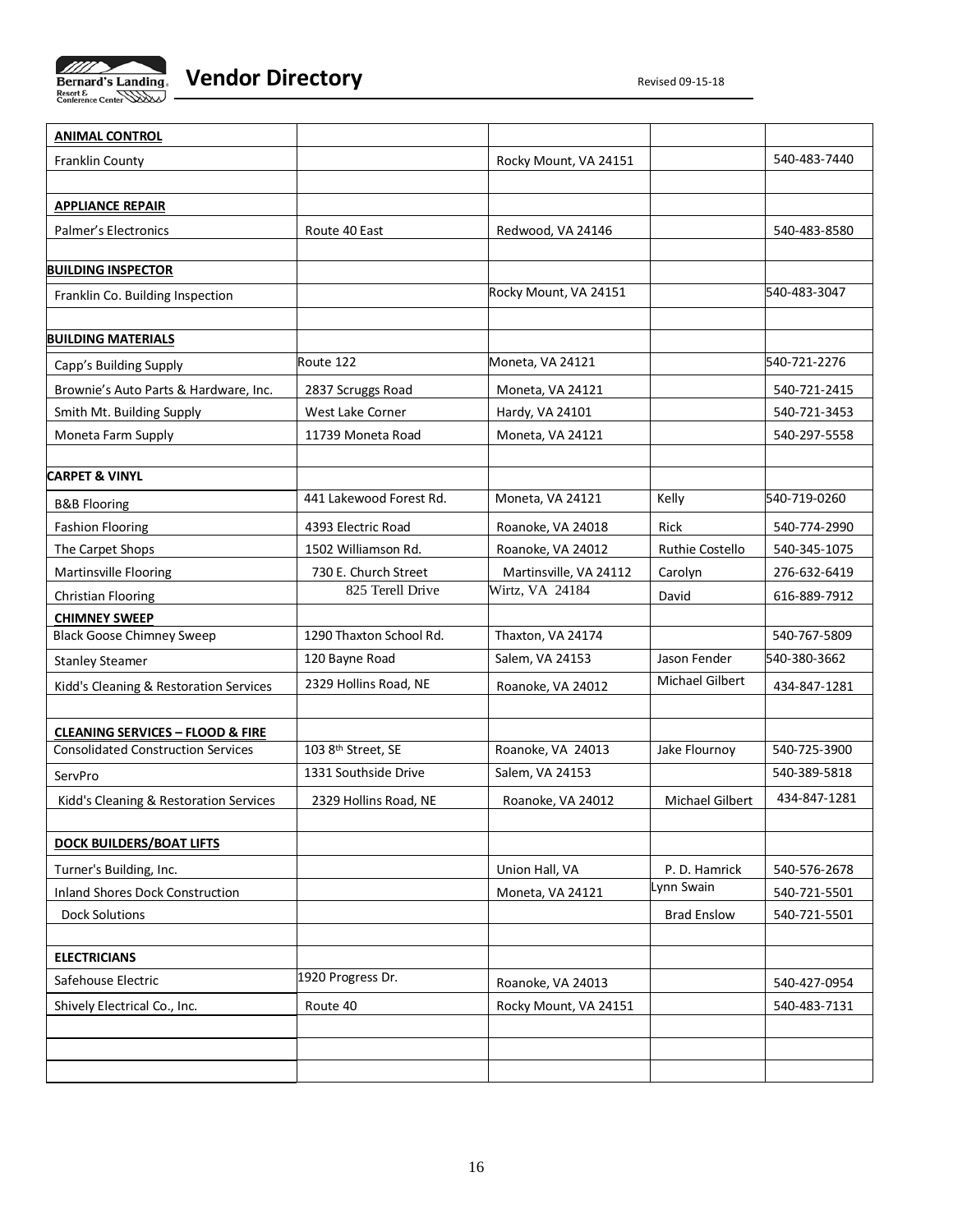| <b>EXCAVATING</b>                       |                            |                       |                         |              |
|-----------------------------------------|----------------------------|-----------------------|-------------------------|--------------|
| Crawford Excavating                     | 185 Parford Lane           | Moneta, VA 24121      |                         | 540-721-2153 |
|                                         |                            |                       |                         |              |
| <b>GARAGE DOORS</b>                     |                            |                       |                         |              |
| <b>C&amp;R Doors</b>                    | 3895 Old Franklin Turnpike | Glade Hill, VA 24092  | Gary                    | 540-420-0075 |
|                                         |                            |                       |                         |              |
| <b>GENERAL CONTRACTORS</b>              |                            |                       |                         |              |
| J Spence Carpentry                      |                            |                       | Jeremy Spence           | 540-484-3692 |
| R Contracting                           |                            | Union Hall, VA        | Vickie Rosenthal        | 540-420-9246 |
| Oakenshield                             | 232 Foxfire Rd.            | Wirtz, VA 24184       | Frank                   | 540-537-5591 |
| <b>Helping Hands Construction</b>       |                            |                       | Colin Bernard           | 540-493-1106 |
| Trinity Business, Inc.                  | PO Box 998                 | Rocky Mount, VA 24151 | Jamie Tuck              | 540-537-2857 |
| D'Alessandro Construction               | 965 Vista Parkway          | Hardy, VA 24101       | Frank                   | 540-525-1038 |
| <b>Monty Atkins</b>                     | PO Box 1135                | Rocky Mount, VA 24151 | Monty                   | 540-420-0260 |
| Skinner Construction (specialty stucco) | 1261 Wards Rd              | Rustburg, VA 24588    | Mark Skinner            | 434-821-1623 |
|                                         |                            |                       |                         |              |
| <b>GUTTERING</b>                        |                            |                       |                         |              |
| Vinton Continuous Guttering             | 2745 Shenandoah Ave.NW     | Roanoke, VA 24017     |                         | 540-342-0452 |
| Moyer's Seamless Guttering              | 470 Glenwood Drive         | Rocky Mount, VA 24151 |                         | 540-483-9130 |
|                                         |                            |                       |                         |              |
| <b>HEATING &amp; AIR CONDITIONING</b>   |                            |                       |                         |              |
| Cundiff Heating & Air                   | 3075 B. T. Washington Hwy. | Moneta, VA 24121      |                         | 540-721-5093 |
| Hodgesville Heating & Air Cond.         | 875 Old Franklin Turnpike  | Rocky Mount, VA 24151 |                         | 540-483-2921 |
| Air-Pro                                 | 5227 Pleasant Hill Rd.     | Rocky Mount, VA 24151 | Sammy                   | 540-483-8958 |
| Westlake Heating & Air Cond.            | 695 Lakewood Forest Rd.    | Moneta, VA 24121      |                         | 540-721-9117 |
|                                         |                            |                       |                         |              |
| <b>INTERIOR DECORATORS</b>              |                            |                       |                         |              |
| <b>PAC Interiors</b>                    | 50 Firstwatch Drive        | Moneta, VA 24121      |                         | 540-719-0001 |
|                                         |                            |                       |                         |              |
| <b>LOCK SMITH</b>                       |                            |                       |                         |              |
| Virginia Shoe & Lock Service            | 138 Franklin Street        | Rocky Mount, VA 24151 |                         | 540-483-5435 |
| Bill's Lock & Key                       | 2532 Radford Church Rd     | Moneta, VA 24121      |                         | 540-297-2946 |
|                                         |                            |                       |                         |              |
| MULCH AND GROUND COVERING               |                            |                       |                         |              |
| <b>Crawford Excavating</b>              | 185 Parford Lane           | Moneta, VA 24121      | Slim Crawford           | 540-721-2153 |
| Hilltop Mulch, Inc.                     | 430 Wirtz Road             | Wirtz, VA 24184       |                         | 540-334-5321 |
|                                         |                            |                       |                         |              |
| <b>PAINTING</b>                         |                            |                       |                         |              |
| R Contracting (Painting/carpentry)      |                            | Union Hall, VA        | <b>Vickie Rosenthal</b> | 540-420-9246 |
| <b>Hales Painting</b>                   |                            | Rocky Mount, VA       | Nathan Hale             | 540-263-0116 |
| A Silva Painting                        |                            |                       | Amador Silva            | 540-915-3702 |
|                                         |                            |                       |                         |              |
| <b>PLUMBING</b>                         |                            |                       |                         |              |
| <b>Steve Musgrove</b>                   | 126 Club House Drive       | Moneta, VA 24121      |                         | 540-420-7837 |
| <b>Wisler Plumbing</b>                  | 130 Brookfield Lane        | Wirtz, VA 24184       |                         | 540-483-9382 |
| Smith Mt. Lake Plumbing                 | 450 Hollyfield Lane        | Moneta, VA 24121      |                         | 540-721-2300 |
|                                         |                            |                       |                         |              |
|                                         |                            |                       |                         |              |
|                                         |                            |                       |                         |              |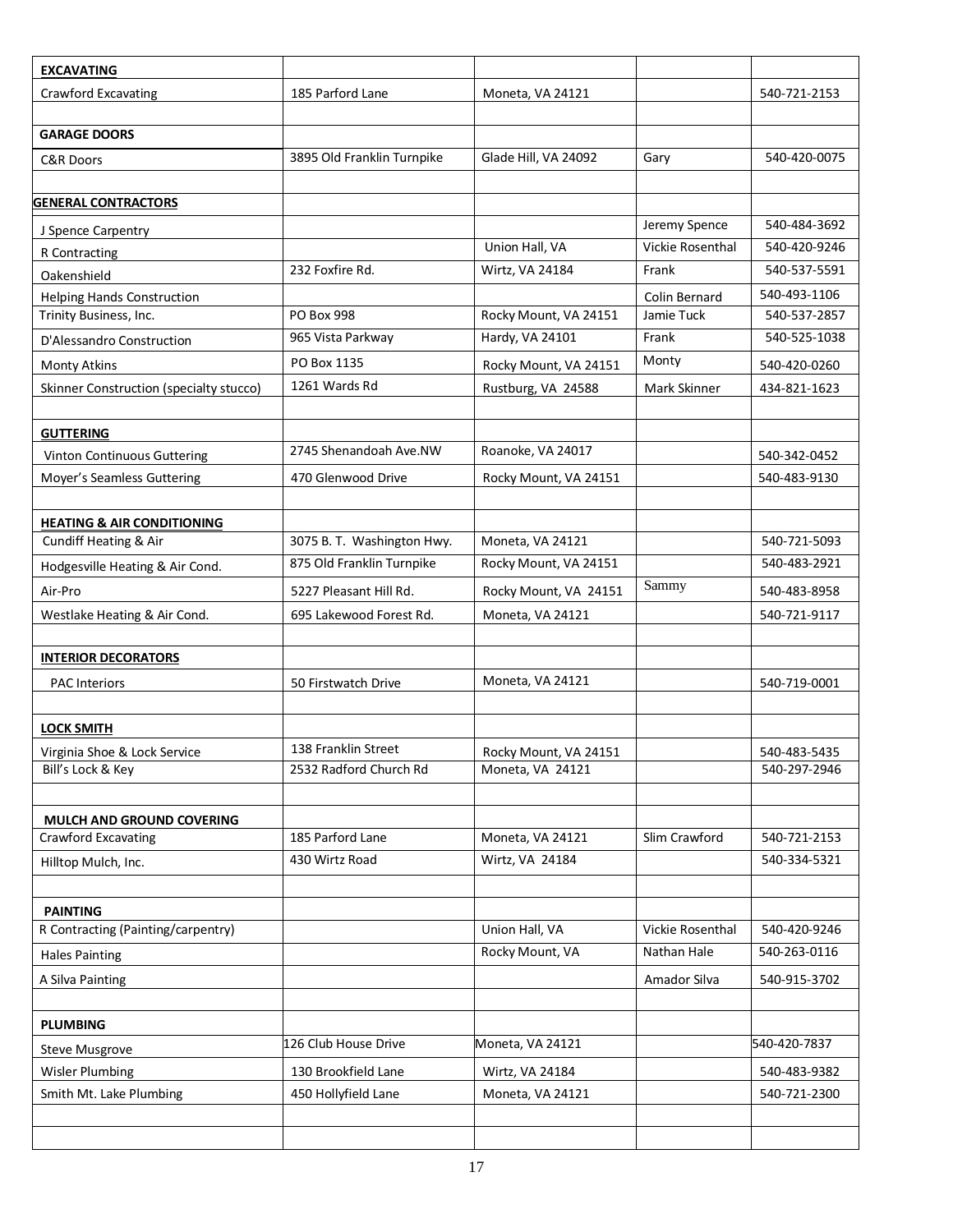| <b>PAVING</b>                         |                          |                       |                   |              |
|---------------------------------------|--------------------------|-----------------------|-------------------|--------------|
| McNeil Asphalt                        | P. O. Box 20268          | Roanoke, VA 24018     |                   | 540-774-0015 |
| Virginia Paving Co., Inc.             |                          | Glade Hill, VA 24092  | <b>Barry Hale</b> | 540-483-9279 |
| Law's Paving                          |                          |                       | <b>Ricky Law</b>  | 540-420-0077 |
|                                       |                          |                       |                   |              |
| PRESSURE WASHING                      |                          |                       |                   |              |
| Affordable Home Services              | 73 Crescent Lane         | Wirtz, VA 24184       |                   | 540-721-3909 |
| Smith Mt. Lake Pressure Cleaning      | 170 Poplar Point Drive   | Hardy, VA 24101       |                   | 540-721-1834 |
|                                       |                          |                       |                   |              |
| <b>PROPANE COMPANIES</b>              |                          |                       |                   |              |
| Davenport Energy                      | 40 Diamond Ave., NW      | Rocky Mount, VA 24151 |                   | 540-483-5146 |
| Redwood Propane                       | Rt. 40 East, Redwood     | Rocky Mount, VA 24151 |                   | 540-483-7726 |
| Suburban Propane                      | 5306 Peters Creek Rd.    | Roanoke, VA 24019     |                   | 540-777-7928 |
|                                       |                          |                       |                   |              |
| <b>ROOFING</b>                        |                          |                       |                   |              |
| Smith Mt. Lake Roofing (24/7 service) | 1219 Buff Creek Dr.      | Hardy, VA 24101       | Tracy Tyree       | 540-819-3264 |
| Melvin Morgan Roofing                 | 119 Crowell Lane         | Lynchburg, VA 24502   | 800-249-0358      | 804-237-3800 |
| Miller Roofing                        | 2745 Shenandoah Avenue   | Roanoke, VA 24017     |                   | 540-483-9270 |
| <b>Bob Riddick Roofing</b>            | 330 Lakewood Forest Rd.  | Moneta, VA 24121      | Bob               | 540-309-6069 |
| Trinity Business, Inc.                |                          | Rocky Mount, VA       | Jamie Tuck        | 540-537-2902 |
|                                       |                          |                       |                   |              |
| <b>SEPTIC SYSTEMS</b>                 |                          |                       |                   |              |
| AAA Septic (Cleaning)                 |                          |                       | Seth              | 540-483-1457 |
| Wisler Plumbing (Electric / Pumps)    | 130 Brookfield Lane      | Wirtz, VA 24184       |                   | 540-483-9382 |
|                                       |                          |                       |                   |              |
| <b>TOUCHLESS BOAT COVER</b>           |                          |                       |                   |              |
| <b>Automatic Boat Covers</b>          | 535 Cedar Ridge Rd.      | Union Hall, VA 24176  | Jay Shoffner      | 540-488-8030 |
|                                       |                          |                       |                   |              |
| <b>WINDOWS</b>                        |                          |                       |                   |              |
| Franklin Auto Glass - replacement     | 179 Franklin St.         | Rocky Mount, VA 24151 |                   | 540-483-0087 |
| Guardian Auto Glass - replacement     |                          | Hardy, VA 24101       |                   | 540-721-5900 |
| AFB, Inc.- Cleaning                   | 9475 Airport Road        | Bent Mt., VA 24059    | Eric Lettrill     | 540-769-9719 |
| Blinds & Beyond (window treatments    |                          |                       |                   |              |
| and repairs)                          | 13860 BT Washington Hwy. | Moneta, VA 24121      | Audrey Tuck       | 540-721-1880 |
| <b>Crystal Clean Windows</b>          |                          |                       | Marcus Bauman     | 540-263-3212 |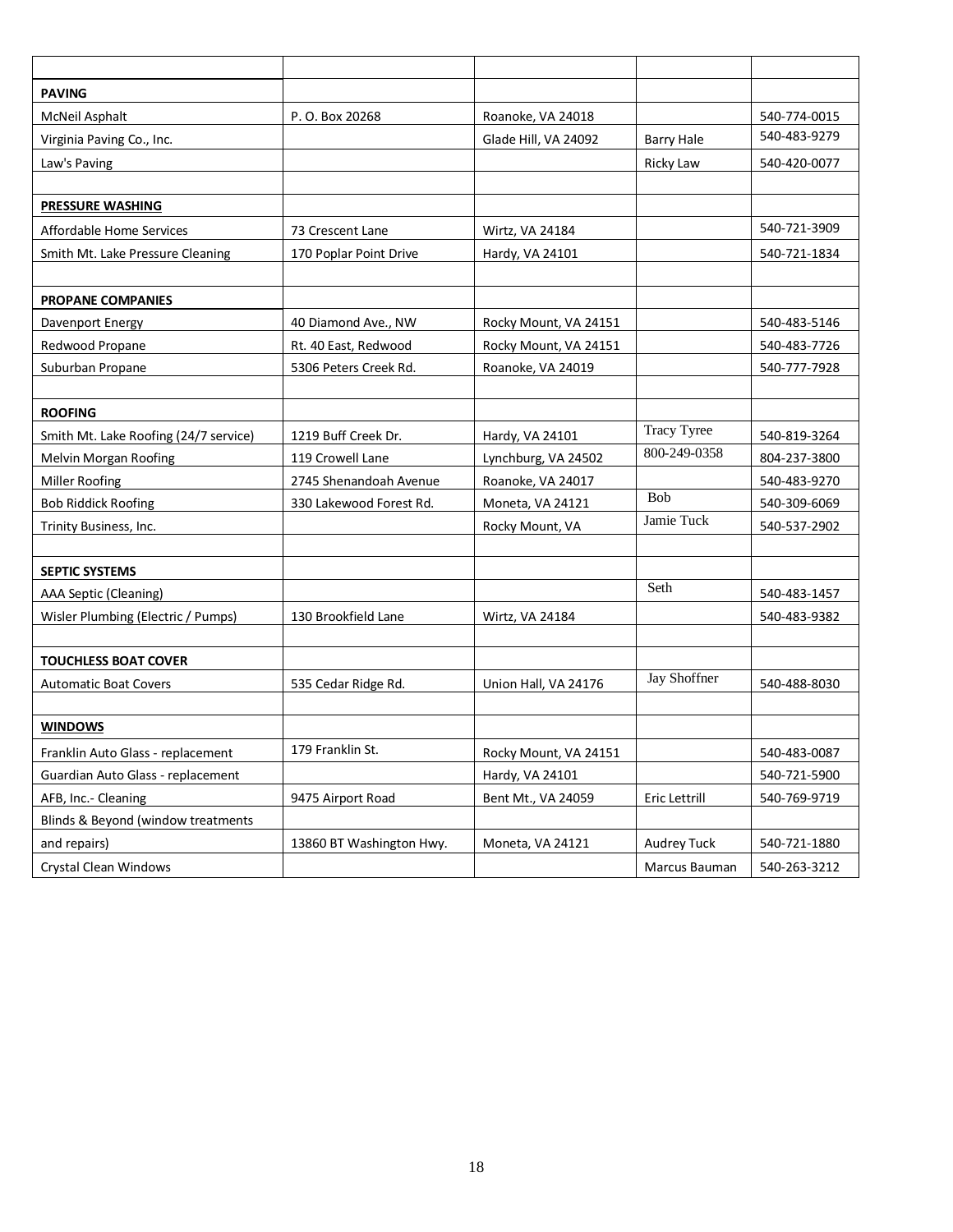

# Maintenance Responsibilities Revised 9-15-18

| CP = Common Property, PH = Patio Homes, TH = Town Homes        |                  | <b>S&amp;R</b> |            | Home<br>Owner      |         |
|----------------------------------------------------------------|------------------|----------------|------------|--------------------|---------|
| A/C Heat Pump (for CPOA Common Elements)                       | <b>CPOA</b><br>X |                | <b>SUB</b> |                    | Tennant |
| A/C Heat Pump (unit)                                           |                  |                |            | X                  |         |
| <b>Beaches</b>                                                 |                  |                |            |                    |         |
| Main Beach                                                     |                  | X              |            |                    |         |
|                                                                |                  |                |            |                    |         |
| Beaches requested or installed by Individual Subs              |                  |                | Χ          |                    |         |
| Breezeways including drains                                    |                  |                |            |                    |         |
| Condos                                                         |                  |                | Χ          |                    |         |
| TH/PH (Cost shared by adjacent unit owners)                    |                  |                |            | X                  |         |
| Conference Center                                              |                  |                | Χ          |                    |         |
| Bottom floor exterior                                          |                  |                | X          |                    |         |
| Bottom floor interior                                          |                  | X              |            |                    |         |
| <b>Convenience Docks</b>                                       |                  | X              |            |                    |         |
| Decks                                                          |                  |                |            |                    |         |
| Condos/PH/TH                                                   |                  |                |            | X                  |         |
| Common Property                                                | $\mathsf{X}$     |                |            |                    |         |
| Doors - Condos/PH/TH                                           |                  |                |            | Χ                  |         |
| <b>Foundation Walls</b>                                        |                  |                |            |                    |         |
| Foundation Walls (Condos)                                      |                  |                | Х          |                    |         |
| Foundation Walls (PH/TH)                                       |                  |                |            | X                  |         |
| <b>French Drains</b>                                           |                  |                |            |                    |         |
| Condos                                                         |                  |                | х          |                    |         |
| Condos PH/TH                                                   |                  |                |            | X                  |         |
| Common Property                                                | X                |                |            |                    |         |
| Guttering - including drain lines to the collection box or the |                  |                |            |                    |         |
| point of termination away from the building                    |                  |                |            |                    |         |
| Condos                                                         |                  |                | X          |                    |         |
| PH/TH                                                          |                  |                |            | X                  |         |
| Landscaping (on common grounds)                                | X                |                |            |                    |         |
| Marinas                                                        |                  | x              |            |                    |         |
| Parking lots                                                   |                  |                |            |                    |         |
| Condos/PH/TH                                                   |                  |                | X          |                    |         |
| Common Property (Clubhouse, Welcome Center, Beach)             | X                |                |            |                    |         |
| Pools                                                          | Χ                |                |            |                    |         |
| Rip-rap                                                        | X                |                |            |                    |         |
| Plumbing                                                       |                  |                |            |                    |         |
| CP - Outside to middle of foundation                           | X                |                |            |                    |         |
| ALL - Exact middle of foundation - shared cost                 | X                |                |            | X                  |         |
| Condos middle of foundation inward                             |                  |                | X          |                    |         |
| PH/TH middle of foundation inward                              |                  |                |            | $\pmb{\mathsf{X}}$ |         |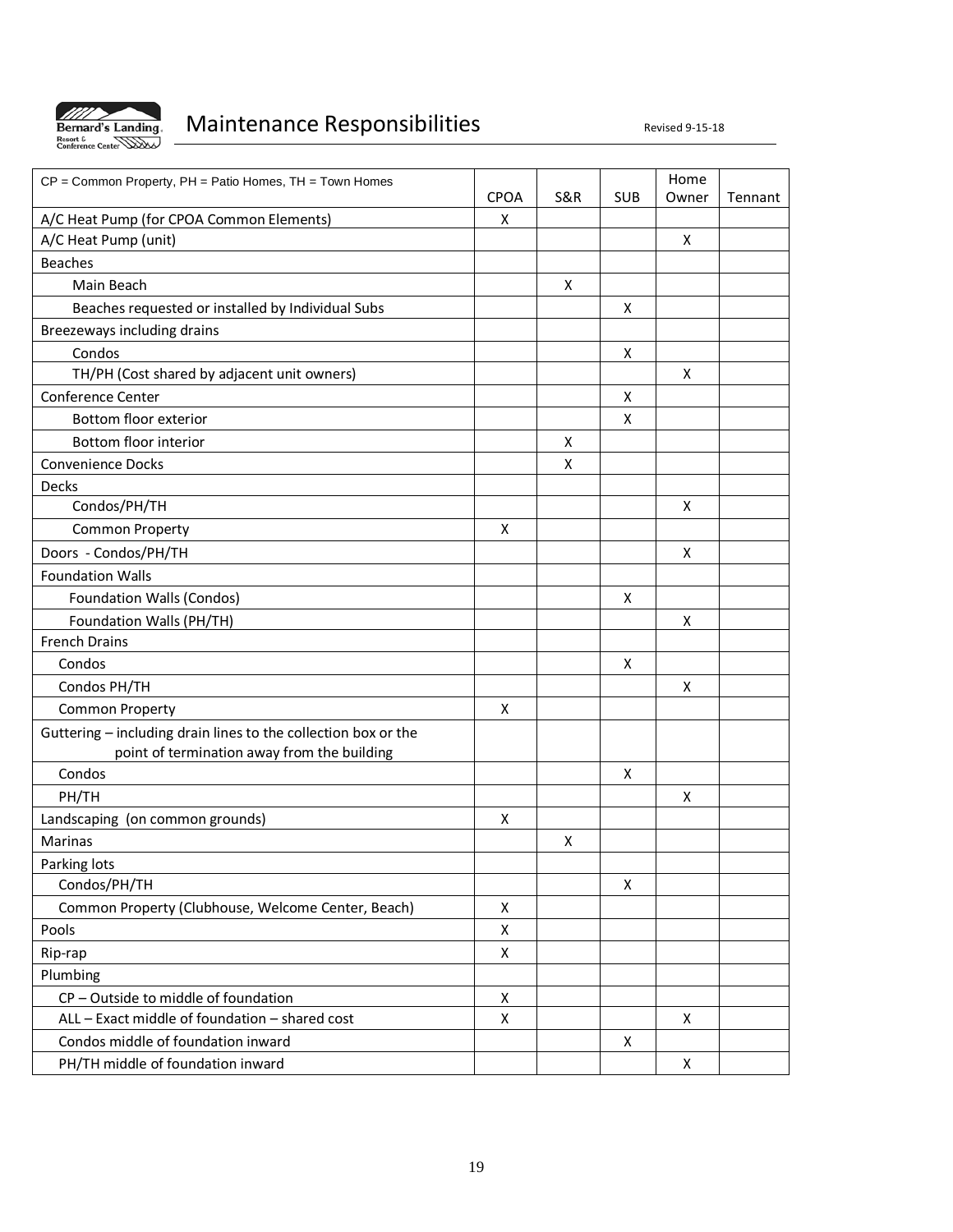| CP = Common Property, PH = Patio Homes, TH = Town Homes     |             |     |            | Home  |         |
|-------------------------------------------------------------|-------------|-----|------------|-------|---------|
|                                                             | <b>CPOA</b> | S&R | <b>SUB</b> | Owner | Tennant |
| Roads, streets                                              | X           |     |            |       |         |
| Roofs                                                       |             |     |            |       |         |
| Condos                                                      |             |     | X          |       |         |
| TH - Sub Re-shingle, Homeowner maintains the roof structure |             |     | X          | X     |         |
| PH - Homeowner totally responsible                          |             |     |            | X     |         |
| Septic tanks/drain fields                                   | X           |     |            |       |         |
| <b>Staining Siding</b>                                      |             |     |            |       |         |
| <b>CP</b>                                                   | X           |     |            |       |         |
| Condos/ PT/TH                                               |             |     | X          |       |         |
| Windows / Skylights                                         |             |     |            |       |         |
| Inside units (PH/TH/CONDOS)                                 |             |     |            | X     |         |
| In Breezeways (Condos)                                      |             |     | X          |       |         |
| in Breezeways (PH/TH) Cost shared by adjacent unit owners   |             |     |            | X     |         |
| <b>Tennis Courts</b>                                        | X           |     |            |       |         |
| Welcome Center                                              |             |     |            |       |         |
| Exterior                                                    |             | X   |            |       |         |
| Upper Level - Interior                                      |             | X   |            |       |         |
| Lower Level - interior                                      |             |     |            |       | X       |
| Clubhouse                                                   | X           |     |            |       |         |
| Unit Interior Maintenance                                   |             |     |            | X     |         |

#### **Unit Interior Maintenance Responsibilities**

1. Unit interior maintenance has always and will continue to be the responsibility of the property owner who should make arrangements with CPOA for service, or directly with contractors/vendors recommended by CPOA. All work, terms and warranties should be negotiated by the property owner with all outside serviceproviders.

2. Arrangements should be made with the CPOA office to allow for outside service providers to enter homeowner's property as needed.

3. Where emergency interior repair is necessary to protect the investment of thehomeowner,

CPOA management will make temporary repairs, where feasible, and/or arrange for permanent repairs as appropriate under the circumstances with the prior consent of the homeowner. All costs will be billed to the homeowner.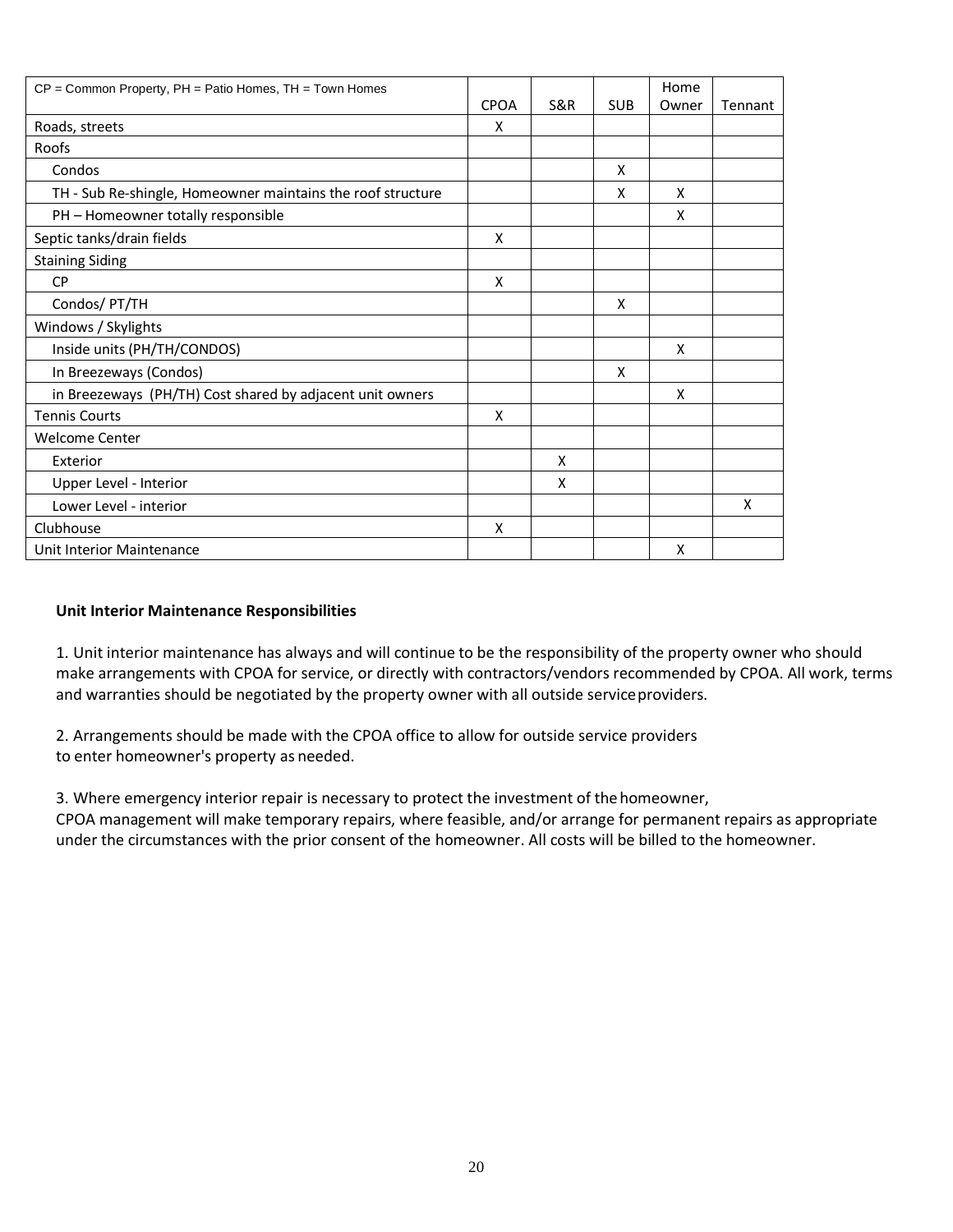

CPOA contracts with Dodson Brothers Exterminating (Dodson) for an annual termite inspection program in and around all of the buildings on the property. That includes buildings owned by CPOA, S&R, condo associations, as well as individually-owned town homes and patio homes. As long as the annual inspection program is maintained, Dodson will exterminate any termite infestations found in those buildings and reapply a preventive treatment in the vicinity of the infestation (not the entire structure) at no additional charge. The Dodson contract does not cover repair or replacement of damaged components. That is the sole responsibility of the building owner.

Some Sub-Associations contract directly with Dodson for periodic re-treatment around their buildings. The re-treatment is an attempt to ward off future termite damage. Re-treatment does not offer any guarantees and does not enhance benefits of the CPOA contract with Dodson.

#### **Rodent Control**

CPOA contracts with Dodson to maintain bait boxes located around the property to control the population of mice, rats and other rodents. These boxes may be redistributed around the property periodically to assist in areas experiencing high levels of rodent activity. Because of bio-safety concerns, homeowners should not take it upon themselves to relocate the boxes. That should be left to the professionals.

#### **Wild Animal Control**

Removal of birds and mammals that have taken up residence in or under a building, as well as any damage repair, is the responsibility of each individual building owner.

#### **Insect Control**

CPOA maintains a contract with Dodson Brothers Exterminating to conduct preventive treatments for insects (other than termites) inside CPOA owned buildings. Individual homeowners are encouraged to join this contract and benefit from a group rate on monthly insect treatment inside their units. Participation is not mandatory, except in rental units where it is required regardless of which person or company acts as agent for the rentals.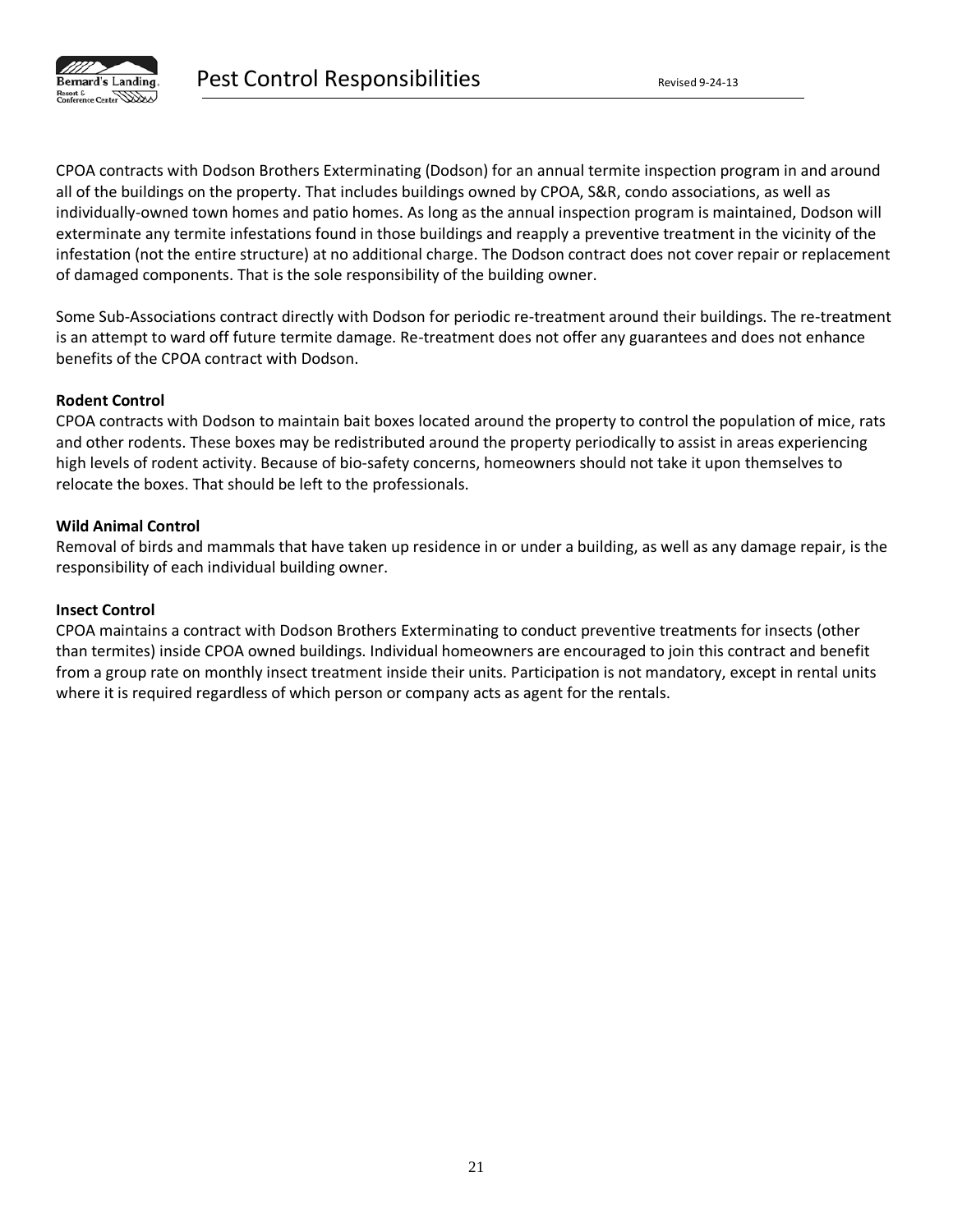

# Removal/Trimming of Trees and Shrubs at Bernard's

# **Trees or Shrubs that block views**

Over time some trees or shrubs have grown to partially block some homeowner(s) views and, accordingly, the CPOA Board of Directors created a tree removal policy in November 1997 (amended in July 2008). The policy is being revised and restated as follows:

If a tree or shrub blocks a substantial amount of the Lake or Mountain View, it will be considered for removal, if requested by a sub-association orhomeowner(s). All removal requestsmust be submitted to the Covenants Committee. The Covenants Committee determination may be appealed directly to the CPOA Board of Directors. The cost of removal will be paid by the requesting party(s).

In some cases, the Covenants Committee may require the tree or shrub be replaced. The cost of replacement will be paid by the requesting party(s).

Only ornamental or dwarf trees may be planted on the property. No tree(s) will be planted where their roots could reach any septic drain fields or unit foundations.

Requests for trimming of trees or shrubs that block a homeowner's view must be made to the CPOA office and will be accomplished by the CPOA landscape department or a certified arborist contractor at CPOA expense.

# **Trees or Shrubs that may cause damage to property**

Occasionally, it may be determined that a tree or shrub needs to be removed to protect property (structure or foundation).

If the tree or shrub resides on a homeowner's deeded private property, the homeowner will be responsible for the cost of removal.

If the tree or shrub resides on CPOA common property, CPOA will be responsible for the cost of removal. CPOA will, in its discretion, notify the affected sub-association or homeowner(s). If a subassociation or homeowner objects to the removal of a tree or shrub on CPOA common property that has been determined to be endangering property, the homeowner may appeal the decision to the CPOA Board of Directors. The appeal must be accompanied by the written opinion of a certified arborist and/or Virginia licensed Class A contractor in order to dispute the removal of the tree or shrub. The expert opinion must clearly state why the expert believes the CPOA erred in the original decision to remove the tree or shrub. The cost of the expert opinion will be borne by the objecting homeowner(s).

If the CPOA Board of Directors ultimately agrees to allow a tree or shrub in question to remain in place, the Board will require the objecting homeowner(s) to sign an agreement accepting full responsibility for any and all damage(s) incurred should that tree or shrub create future damage(s). If the potential damage(s) could affect more than one unit, all potentially affected homeowners would have to agree in writing to jointly and severally accept full responsibility for any future damage(s). If all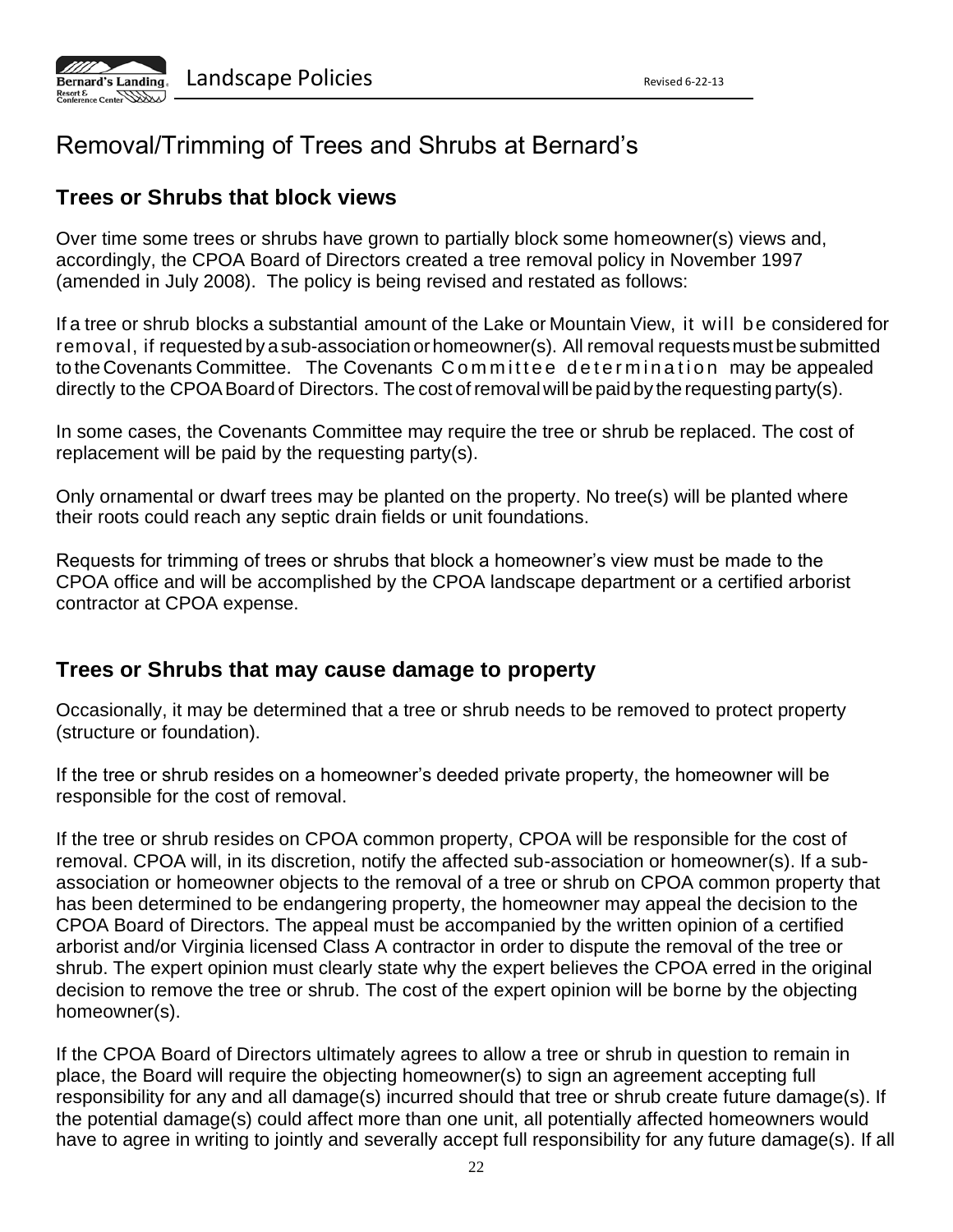affected homeowners do not agree, then the tree or shrub will be removed.

All homeowner agreements to accept responsibility will become a condition of the resale of their property.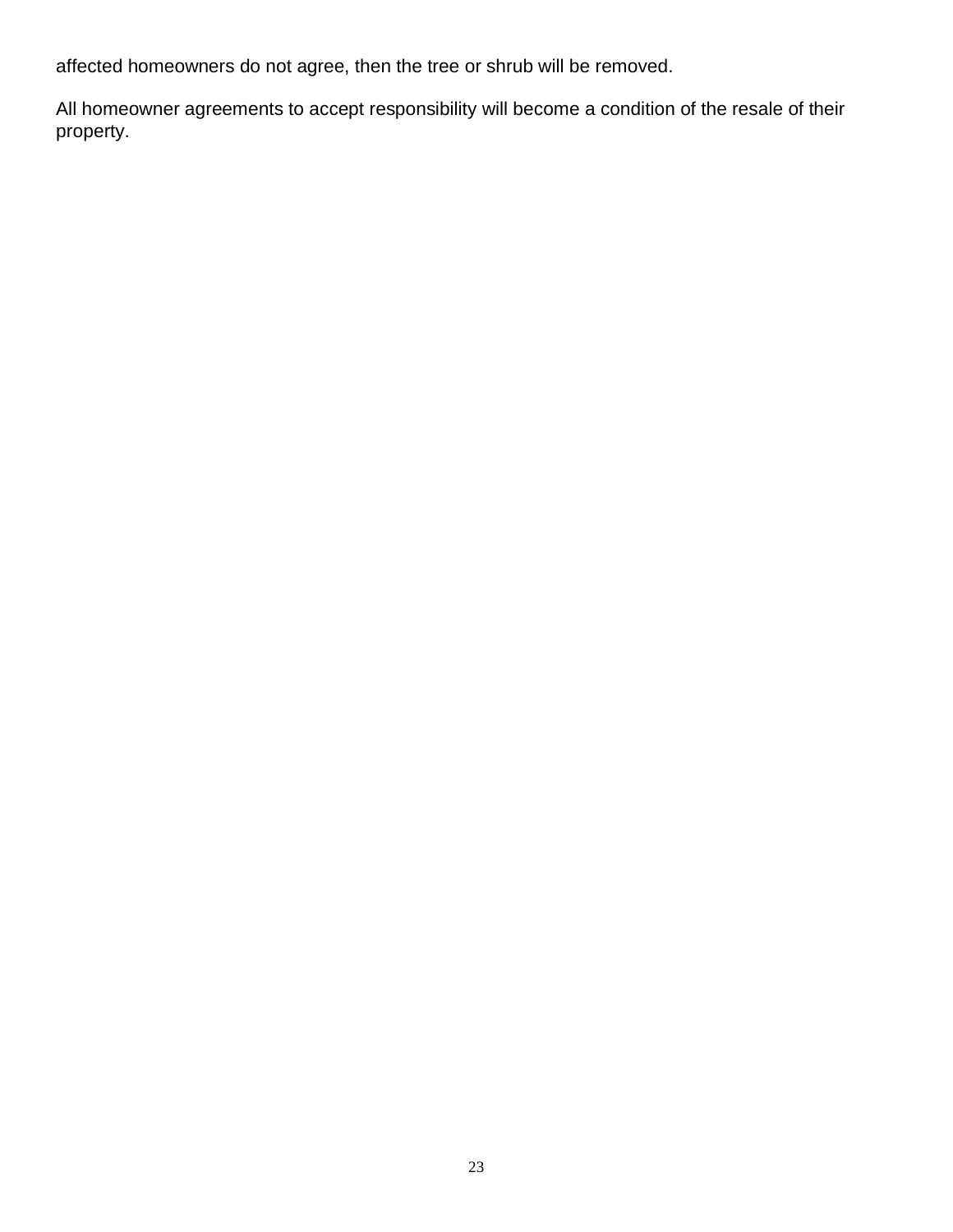

All exterior wood surfaces, as defined below must be treated with the approved products within six (6) months of installation or can be left to weather naturally with the approval of the covenants committee. This mandate applies to both new construction and old wood.

The purpose of this policy is to insure uniform treatment of all exterior wood surfaces. This policy applies to all exterior decks and walkways including steps, railings, pickets, screens, and enclosures for storage or screening of propane tanks, heat pumps, etc. that are attached to, or are an integral part of a building cluster.

Exterior wood surfaces, as defined above, may be sealed and stained only with the approved products listed below. **Clear sealers or stains of any other color are not permitted.**

All high rise building decks and common areas in a given building must be treated uniformly, i.e. the option of either solid or opaque stain for the walking surfaces must be the same for the entire subassociation (Individual unit owners in a multiple storied building cannot elect the solid or opaque stain unless the entire building is consistent. This also applies to common areas in the Peninsula townhouse and Meadows patio home building clusters. (Common areas are entrance walkways, breezeways, and any other area that is shared between two or more units.) Entrance walkways may be treated differently from the decks as long as the entire sub-association common areas are uniform.

#### **Notes**

New pressure treated wood can be allowed to weather for a period not to exceed 6 months before treatment. "Trex", when used for walking surfaces, does not need to be stained. Any other "Trex" that does not match wood must be stained to match wood.

# **Exterior Paints**

#### **Vertical Surfaces:**

For use on siding, railings and all other vertical surfaces except decks and walkways.

Please consult with your paint supplier or painting contractor to determine which of the two approved products listed below is best for your application.

Driftwood Stain (Gray) - #2600-0200 ...................................GPPC (Glidden)

Woodscapes Exterior Solid Color Stain – #A15W53.......... Sherwin Williams Requires adding A-100 Exterior Gloss Latex for color # A8W151

#### **Horizontal Surfaces:**

For use on bare untreated horizontal wood surfaces, decks and walkways Use over semi-transparent stained surfaces.

Walkways should have slip resistant grit added to stain Please consult with your paint supplier or painting contractor to determine which of the two approved products listed below is best for your application.

Cabot Decking Stain (BL Gray) #1808................................................ Capps Gulf Synthetics DeckRevive (BL Gray) #918-0977 ........... Sherwin Williams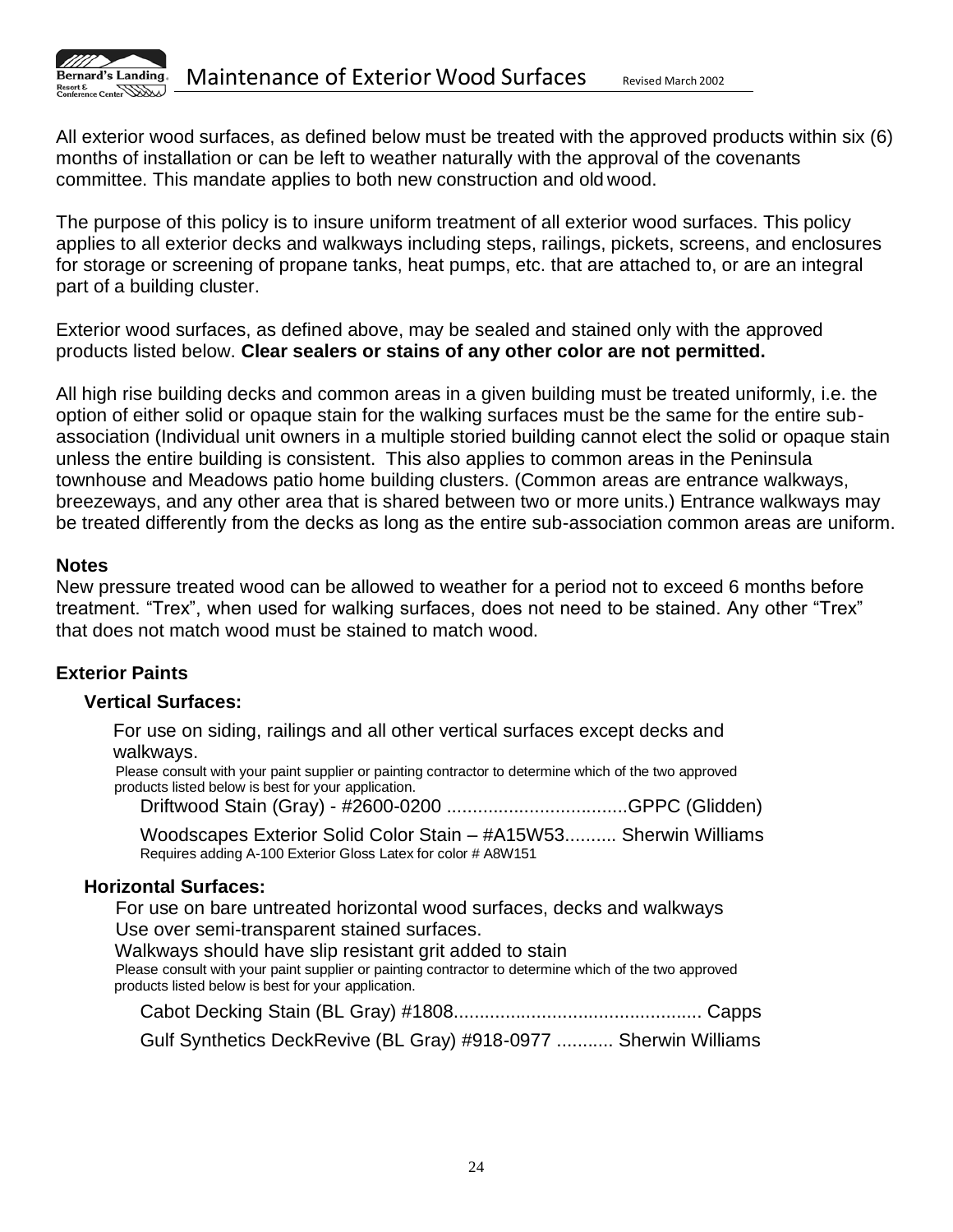

for boats docked at Bernard's Landing

### **Standard Boat Cover Policy Adopted 06/2005**

The purpose of a boat cover is to protect the interior surface of the boat from dust and debris. A boat cover that protects the upper body and interior of the boat and does not to extend beyond the bow, stern (not including the swim platform) or sides of the boat is allowed for that purpose. All such boat covers are to be attached solely to the boat they protect. No covers are permitted that have any attachment to the marina structure, including rafters, piers, pylons, walkways or other support structures. Exceptions to this policy may be granted for persons with disabilities or other such reasons as deemed valid by the S&R, Inc. Board of Directors. Any request for an exception to this policy must be made in writing to the General Manager of S&R, Inc. and must include the grounds for seeking an exception, and a description (including dimensions and color) of the proposed cover.

#### **Standard Boat Cover Policy Adopted 04/12/12 (revised 9-15-2018)**

• Only Touchless Boat Covers by Automatic Boat Covers of VA & NC, LLC, (jay Shoffner, 540- 488-8030) may be installed on Bernard's Landing boat slips and must meet these Covenants Handbook specifications, including "Sea Gull Gray" color, and size (length as measured for rear edge of perpendicular walkway) as required for each Bernard's Landing marina, asfollows:

| Main Marina A -- 22' | Peninsula Marina - 26'       |
|----------------------|------------------------------|
| Main Marina B - 23'  | Peninsula Cove Marinas - 27' |
| Main Marina C - 24'  | Meadows Marina $-27$         |
| Main Marina D – 24'  | Sailor's Cove Marina - 27'   |
|                      | Beach Marina - 27'           |

Drop Down boat covers existing prior to 4-12-2012 are grand-fathered until removed or replaced. If replaced, they will have to meet current specifications.

All drop down boat cover owners shall provide, within 30 days of the effective date of this policy or within 30 days of installation of an approved boat lift cover, the CPOA Office either a "boat lift FOB" that will operate the cover or a key or combination to any lock on the control box for the cover so that the control box may be accessed and the cover operated by CPOA and S&R personnel should that be required in the owner's absence. **By accepting a "FOB" or key, CPOA and S&R accept no responsibility to raise boats or covers in anticipation of possible flooding or other emergencies. However, in a boat cover owner's absence from the Bernard's Landing property, CPOA and S&R will do what they can to assist if such situations arise which require lifting of boats or covers.** Should a boat cover owner need to have a boat cover lifted in order to provide access to the boat (for maintenance or other purposes) the boat cover owner shall authorize CPOA to release the "FOB" or key in its possession for that purpose. CPOA shall have no responsibility to ensure the return of the "FOB" or key to the CPOA Office.

Drop down boat cover owners will be responsible for removing the cover and associated hardware (and return of the slip to its original pre-cover condition) at the end of their lease or within 10 days of lease by S&R to another lessee unless the new lessee has reached an agreement with the original lessee to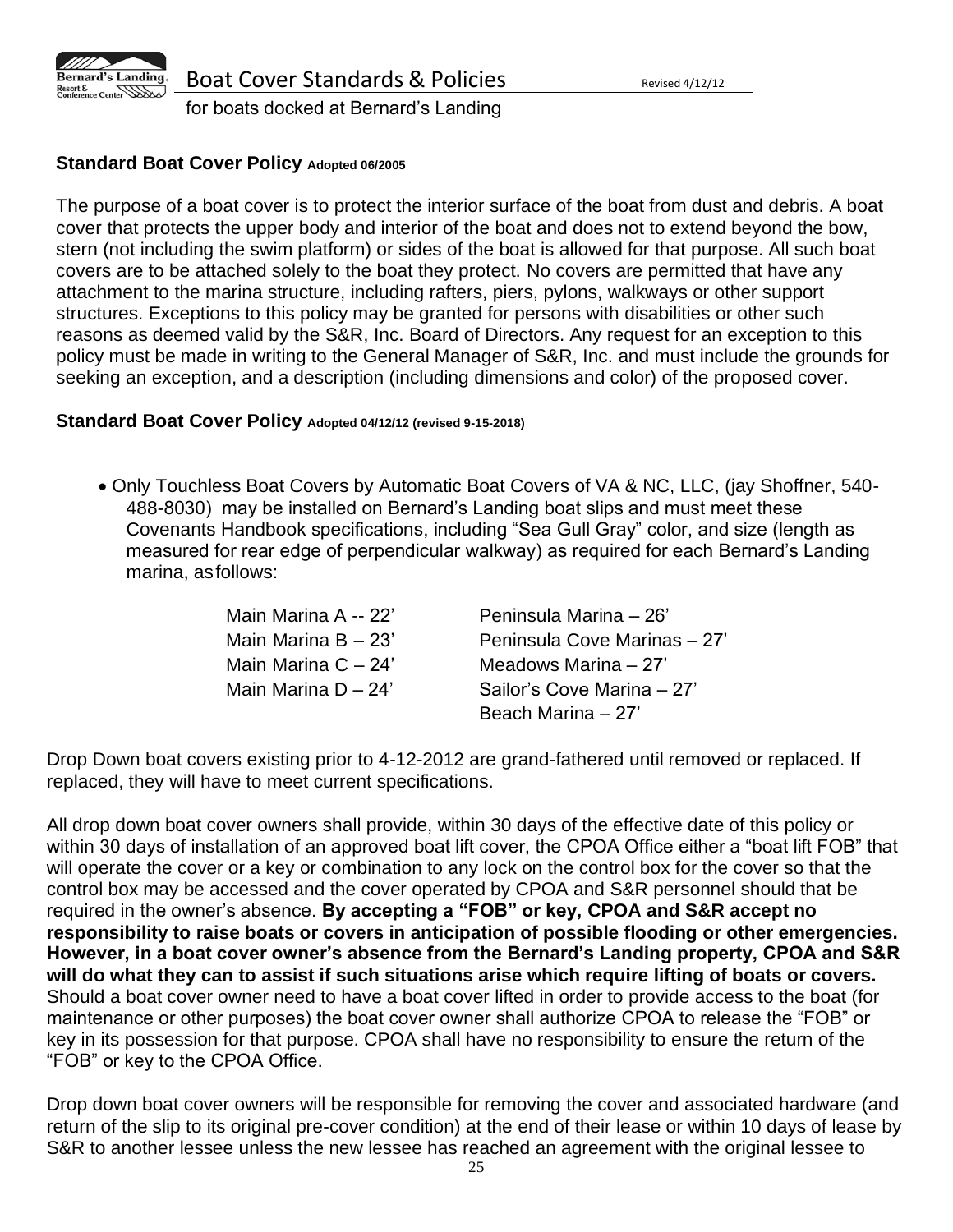purchase the cover, but in no event may the cover remain in place (unless sold to a new lessee) after 90 days from the date of termination of the cover owner's lease. If not removed in a timely manner, S&R will remove the cover and associated hardware and bill the cover owner for the removal expense.

• Any variance to the Drop Down Boat Cover policy will require approval by the Covenants Committee and the S&R Board of Directors.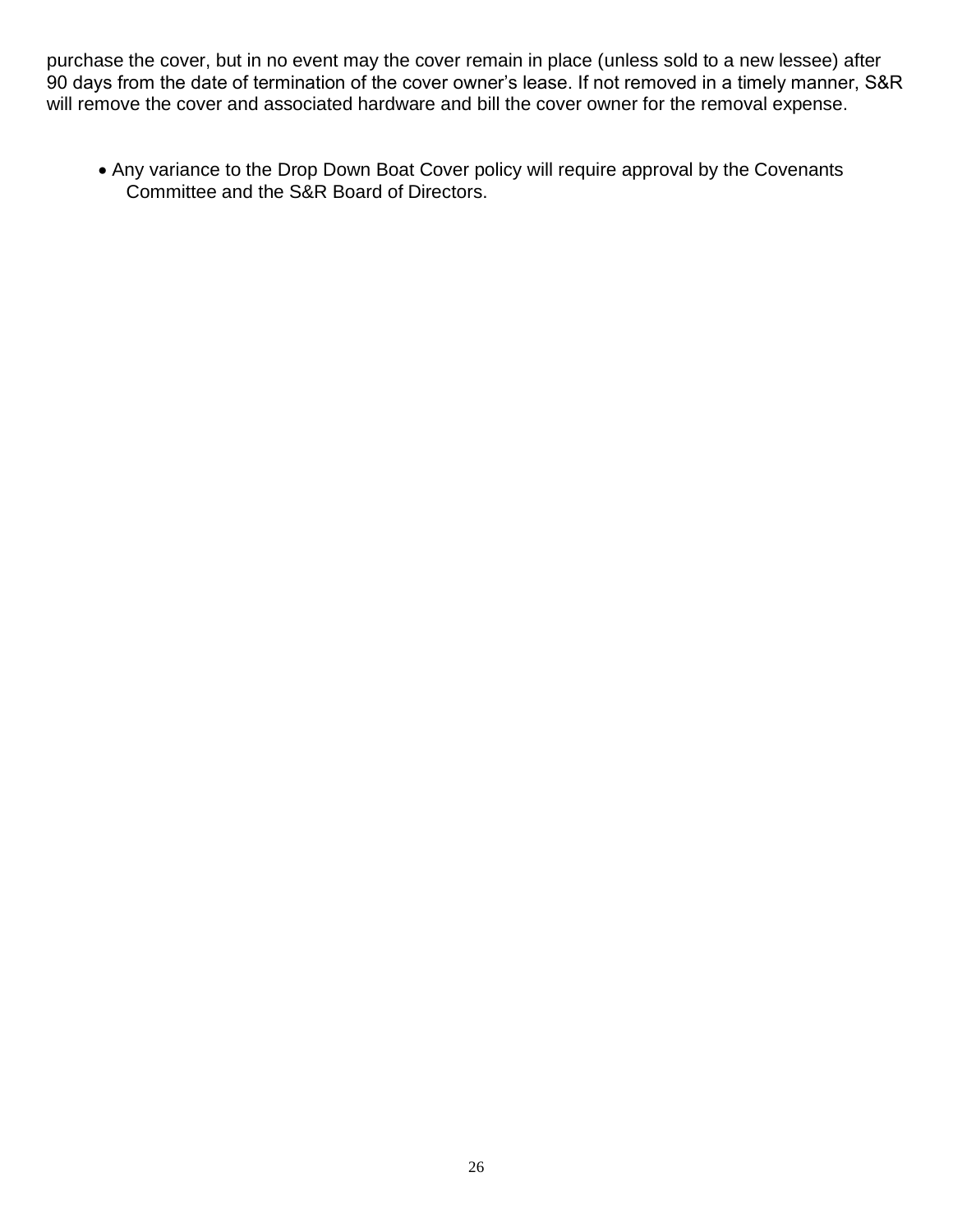

# **New Docks**

- 1. New or replacement floating docks and fixed walkways to docks to be pressure treated wood or approved wood substitute.
- 2. Docks to be equipped with mooring cleats, swim ladders & rub rails of approved design.
- 3. Pilings:
	- a. Must be equal height when used together.
	- b. Height not to exceed minimum needed for highest lake level. (2 feetabove)
	- c. Stub pilings to be avoided whenever possible.
	- d. All pilings to be topped with protective cones.\*
	- e. Excessive wear points to be protected with steel plates.\*
- 4. Fixed walkways to be extended out into lake so that a minimum depth of 2 feet is maintained on land side of dock during low water levels. (5 feet below full pond)
- 5. Stairs from the fixed walkway to floating docks must be of a standard design and provide safe access for all lake levels.
- 6. Standard design for piling slides or rings to minimize wear andmaintenance.

#### **Existing Docks**

- 1. All hardware to be solidly attached with screws to secure baseboard.
- 2. No protruding nails, screws, wood silvers, or other hazardous conditions.
- 3. Rub rails to be securely attached and with stainless steel ring shank roofing nails.
- 4. All wood surfaces to be pressure washed periodically.
- 5. \*Notes 5 D&E above apply to existing docks where applicable.
- 6. Flotation to be inspected annually and repaired when required.
- 7. Repair of existing floating docks to include:
- 8. 2x12 banding on all sides
- 9. Docks to be inspected monthly (May through September) to insure compliance.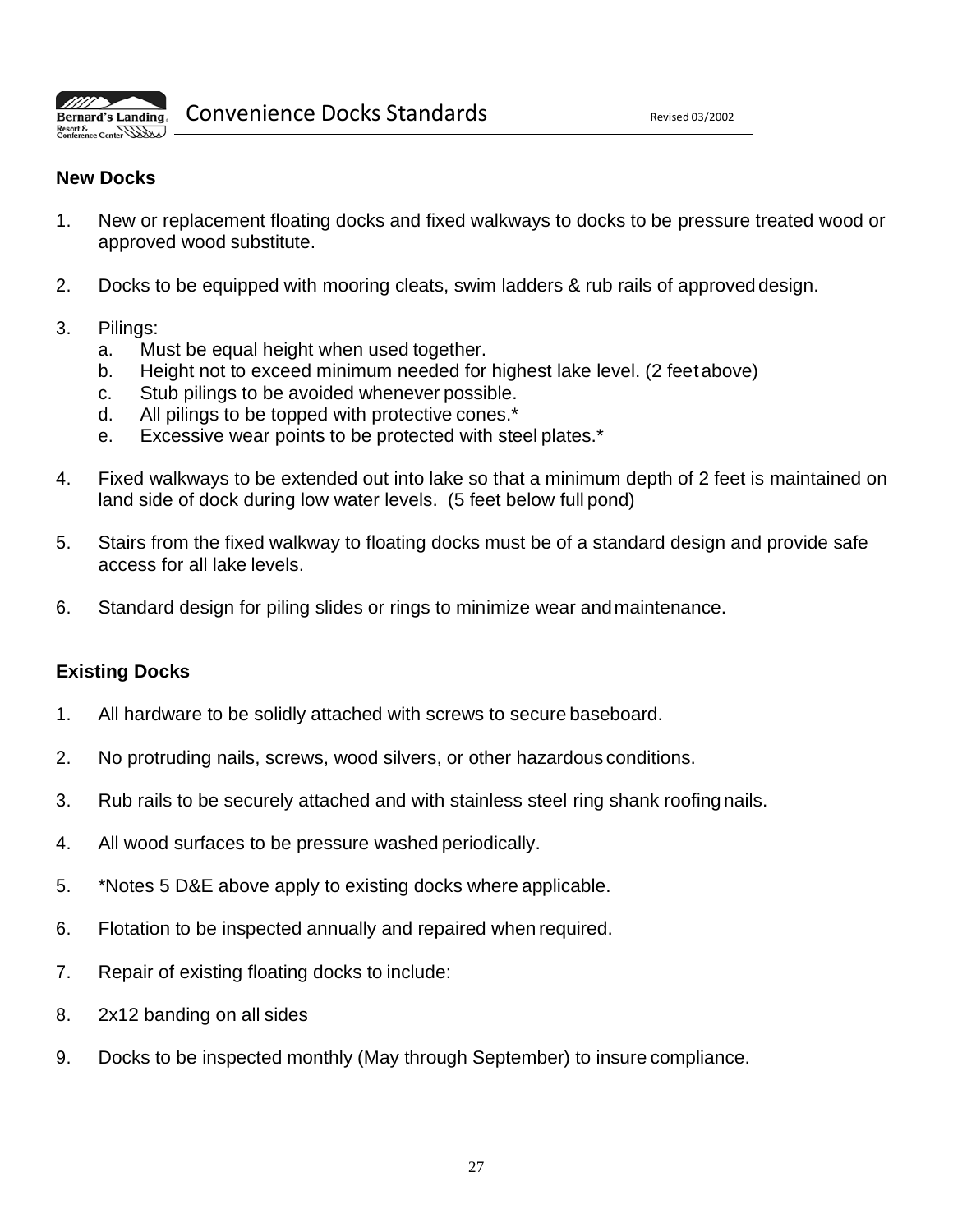

Concrete sidewalks may be installed in certain areas as determined by the Covenants Committee. The sidewalks must conform to the standards as listed below:

- 1. The sidewalks will be poured with Portland cement concrete having a minimum 28-day compressive strength of 3000 psi and a non-vibrated slump between 2.5 and 4 inches.
- 2. Sidewalks will be 4 feet wide for secondary walks and 5 feet wide for primarywalks.
- 3. The minimum thickness shall be 4 inches.
- 4. The surface of sidewalks shall be finished to grade, trowelled smooth and finished with a broom.
- 5. Sidewalks shall have a slope not to exceed 1/4 inch per foot. Where the sidewalk is near a building it shall slope away from the building. Finished grade shall be compatible with existing topography where possible.
- 6. Sub grade shall be excavated to the required depth, and shaped to the proper cross-section. Where roots are encountered, they shall be removed to a depth of 1 foot for the full width of the excavation. The sub grade shall be stable and thoroughly compacted.
- 7. Forms shall be set and maintained true to the required lines, grades, and dimensions. Forms shall be constructed with material of such strength and rigidity to prevent any appreciable deflection between supports. Forms shall be thoroughly cleaned of all dirt, mortar, and foreign material before being used. All inside form surfaces shall be thoroughly coated with commercial quality form oil.
- 8. Grooved contraction joints shall be cut to a depth equal to at least 1/3 of the total slab thickness. The joint shall be no less than 1/8 inch in width and cut at intervals equal to the width of the sidewalk.

Expansion joints shall be a 1/2 inch joint filled with a non-extracted joint material, conforming to ASTM C1751, placed between all rigid objects and placed no further than 50 feet apart. Joint material shall extend the full depth of the concrete with the top of the filler 1/2inch below the finished surface.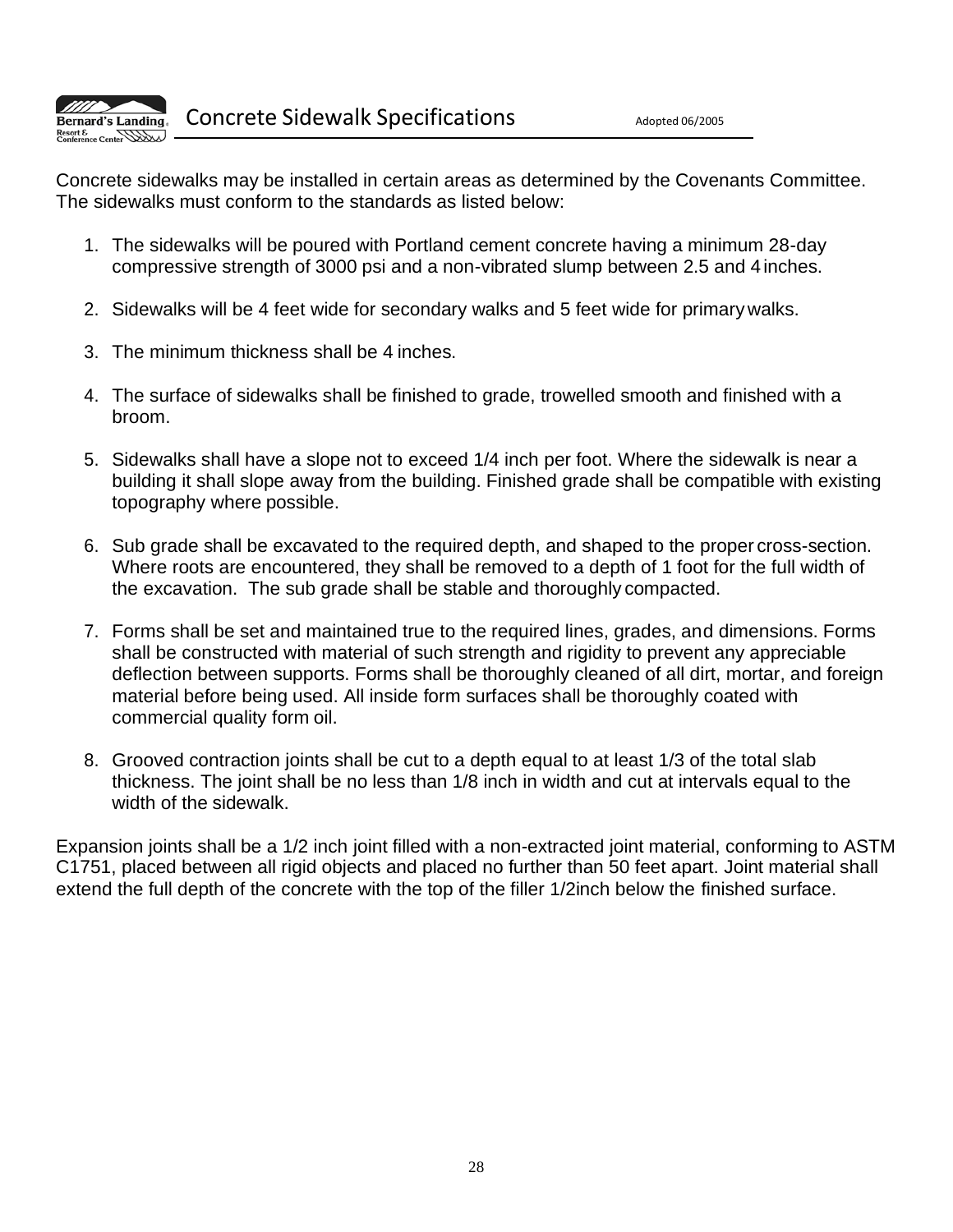# **Appendix**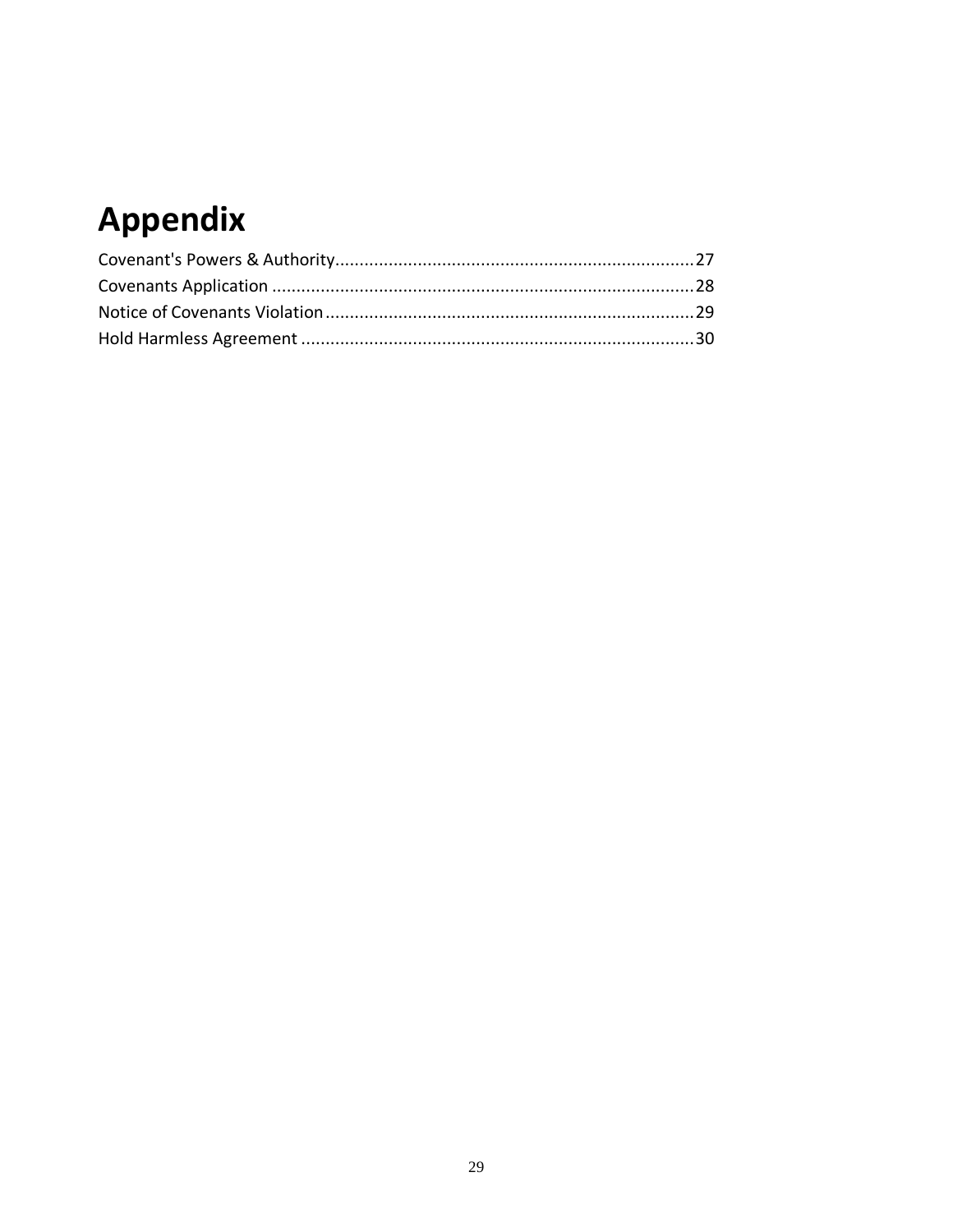

The Powers and Authority of the Covenants Committee is established by the CPOA bylaws:

# **Article 3 Section 3.19 Covenants Committee**

(a) **Purpose.** The Board of Directors shall establish a Covenants Committee, consisting of three or five members appointed by the Board of Directors, each to serve for a term of one year, in order to assure that The Development shall always be maintained in a manner: (1)

(b) **Powers.** The Covenants Committee shall regulate the external design, appearance, use and maintenance of the Common Elements. The Covenants Committee shall have the power to impose reasonable fines upon and issue a cease and desist request to a Unit Owner, his guests, invitees, or lessees whose actions are inconsistent with the provisions of law, the Rules and Regulations or resolutions of the Board of Directors (upon petition of any Unit Owner or upon its own motion). The Covenants Committee shall from time to time, as required, provide interpretations of the Declaration of Rights, Covenants, Restrictions, Regulations and resolutions pursuant to the intents, provisions and qualifications thereof when requested to do so by a Unit Owner or the Board of Directors. Any action, ruling or decision of the Covenants Committee may be appealed to the Board of Directors by any party deemed by the Board of Directors to have standing as an aggrieved party and the Board of Directors may modify or reverse any such action, ruling or decision.

(c) **Authority.** The Covenants Committee shall have such additional duties, powers and authority as the Board of Directors may from time to time provide by resolution. The Board of Directors may relieve the Covenants Committee of any of its duties, powers and authority either generally or on a case by case basis. The Covenants Committee shall carry out its duties and exercise its powers and authority in the manner provided for in the Rules and Regulations or by resolution of the Board of Directors.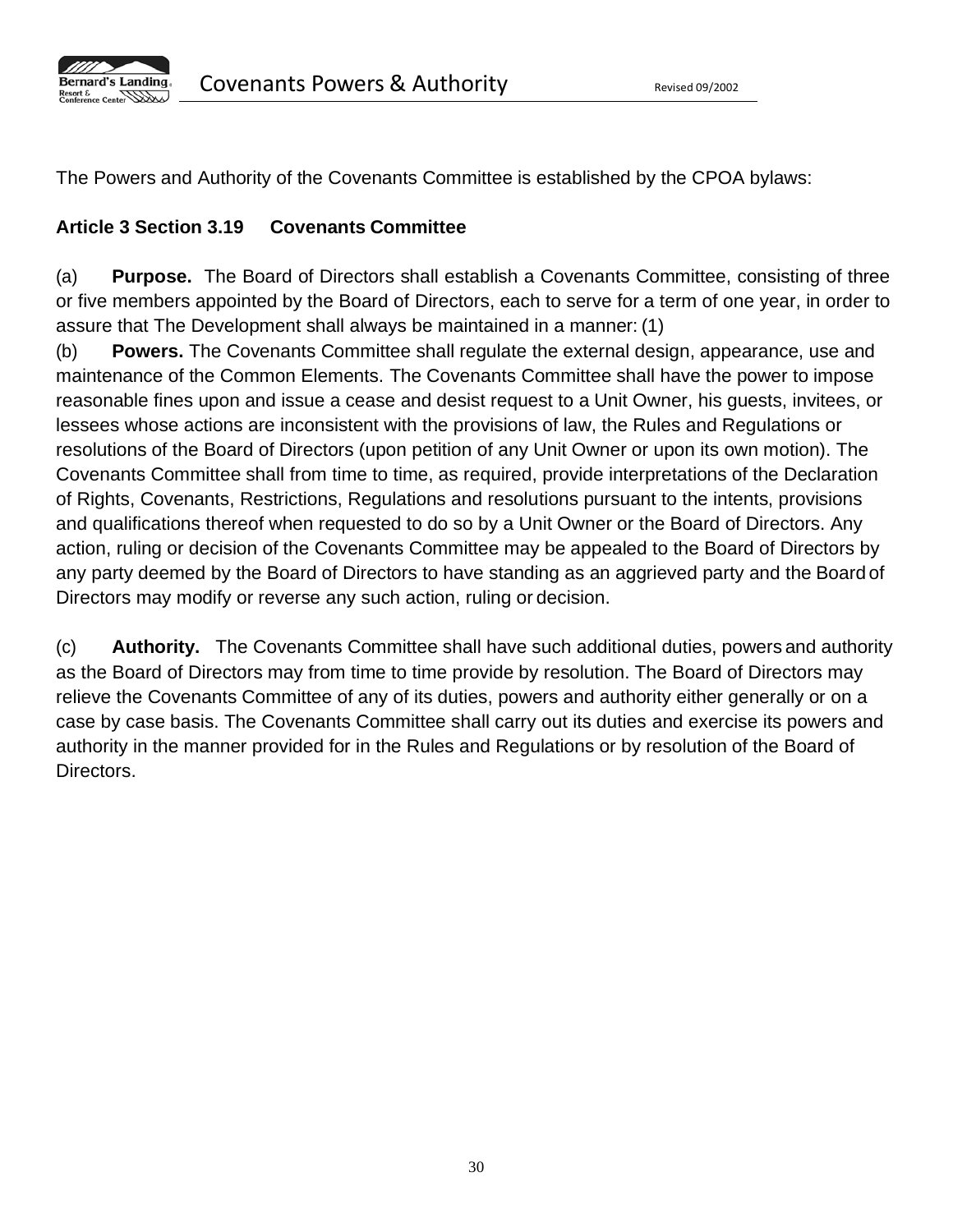

<span id="page-30-0"></span>Covenant's Application

**Permits**: The Requestor is responsible for all permits.

**Important Insurance Requirements:** Please be sure that your personal homeowner insurance includes additions and improvements coverage as required in Section 6.5 of the CPOA bylaws. Without the proper insurance, in the event of a loss, your unit would only be restored to its original "as-built" condition.

Important **Contractor Requirements:** All contractor vehicles must be removed from all residential areas every evening. There are no exceptions allowed. The preference is that contractor vehicles be taken off property. With approval from the CPOA office, contractor vehicles may be allowed to park overnight in the Welcome Center Parking Lot. Trailers with demolition debris are not allowed to park overnight in any location on property. By signing this application, Homeowner agrees to make contractor(s) aware of this requirement, as well as all other contractor requirements as enumerated on Page 8 of the CPOA Covenants Handbook.

**Requestor** must keep surrounding neighbors notified of all scheduled work (and schedule changes) that will be loud or in any other way disturbing to their peaceful and quiet enjoyment of their unit.

**All un-started applications expire 6 months after approval**

| Request Submitted By: North Communication of the Communication of the Communication of the Communication of the Communication of the Communication of the Communication of the Communication of the Communication of the Commu |                                                                                                                                                                                                                                      |                  | Date: 2008                                                   |  |
|--------------------------------------------------------------------------------------------------------------------------------------------------------------------------------------------------------------------------------|--------------------------------------------------------------------------------------------------------------------------------------------------------------------------------------------------------------------------------------|------------------|--------------------------------------------------------------|--|
| On Behalf Of:                                                                                                                                                                                                                  | $\Box$ UNIT OWNER $\Box$ CPOA $\Box$ SUB-ASSOCIATION<br>Applications submitted for the CPOA or a Sub-Association must be signed by an officer or Board Member                                                                        |                  |                                                              |  |
|                                                                                                                                                                                                                                | BL Address: <u>The Community of the Community of the Community of the Community of the Community of the Community of the Community of the Community of the Community of the Community of the Community of the Community of the C</u> |                  |                                                              |  |
|                                                                                                                                                                                                                                | Phone Number: E-Mail Address: E-Mail Address:                                                                                                                                                                                        |                  |                                                              |  |
| Description of Improvement:                                                                                                                                                                                                    |                                                                                                                                                                                                                                      |                  |                                                              |  |
|                                                                                                                                                                                                                                |                                                                                                                                                                                                                                      |                  |                                                              |  |
|                                                                                                                                                                                                                                | ,我们也不会有什么。""我们的人,我们也不会有什么?""我们的人,我们也不会有什么?""我们的人,我们也不会有什么?""我们的人,我们也不会有什么?""我们的人                                                                                                                                                     |                  |                                                              |  |
|                                                                                                                                                                                                                                | Dimensions:                                                                                                                                                                                                                          |                  |                                                              |  |
|                                                                                                                                                                                                                                | Does This Add Additional Square Feet? $\Box$ YES $\Box$ NO If Yes, How Many Square Feet?                                                                                                                                             |                  |                                                              |  |
|                                                                                                                                                                                                                                | Does Your Improvement Involve? (Check all that apply)                                                                                                                                                                                |                  |                                                              |  |
| <b>L</b> ELECTRICAL                                                                                                                                                                                                            | OPLUMBING                                                                                                                                                                                                                            | $\Box$ HVAC      | $\Box$ ALARM                                                 |  |
| $\Box$ DECK                                                                                                                                                                                                                    | <b>ODOORS/WINDOWS</b>                                                                                                                                                                                                                | <b>E</b> ROOFING | <b>LANDSCAPING</b>                                           |  |
| Will the requested action result in diminishing another homeowner's view from their unit? $\Box$ YES $\Box$ NO<br>Construction Materials to be used                                                                            |                                                                                                                                                                                                                                      |                  |                                                              |  |
|                                                                                                                                                                                                                                |                                                                                                                                                                                                                                      |                  | Contractors Name: License Class: Phone : Insurance Insurance |  |
|                                                                                                                                                                                                                                | □ BY MAIL TO: Covenants Committee, Bernard's Landing CPOA, 775 Ashmeade Road, Moneta, Va. 24121                                                                                                                                      |                  |                                                              |  |
|                                                                                                                                                                                                                                | □ BY FAX TO: 540-721-8383 □ E-MAIL TO: (JPG or PDF format only) jeanthomas@blcpoa.org □ DELIVERY - To CPOA Office                                                                                                                    |                  |                                                              |  |

By signing this application I certify that my contractor has received a copy of the latest Covenants Policies and Standards (also known as "The Covenants Handbook"). The most recent version may be downloaded [www.blcpoa.org/CovenantsHandbook.pdf](http://www.blcpoa.org/CovenantsHandbook.pdf)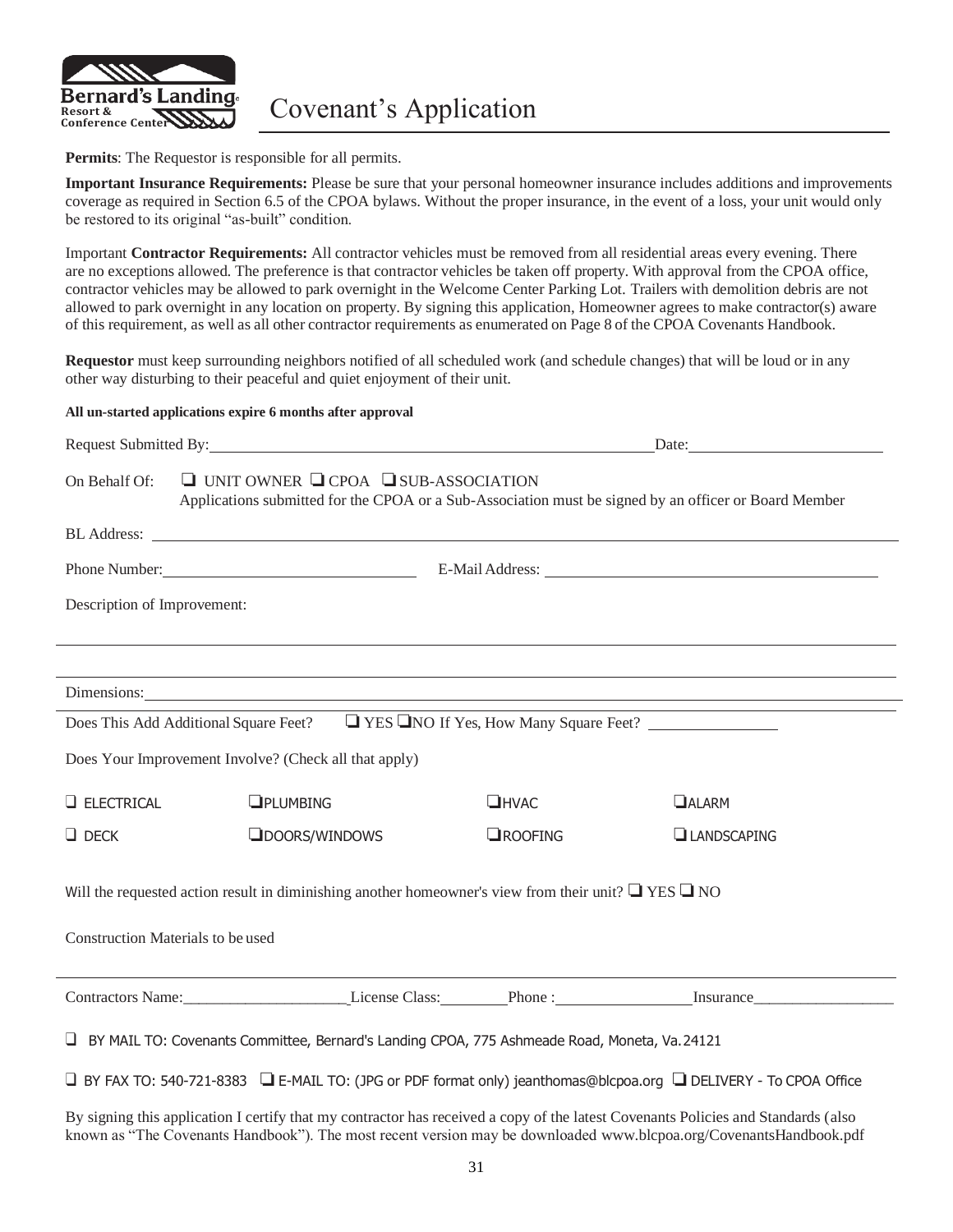Signature: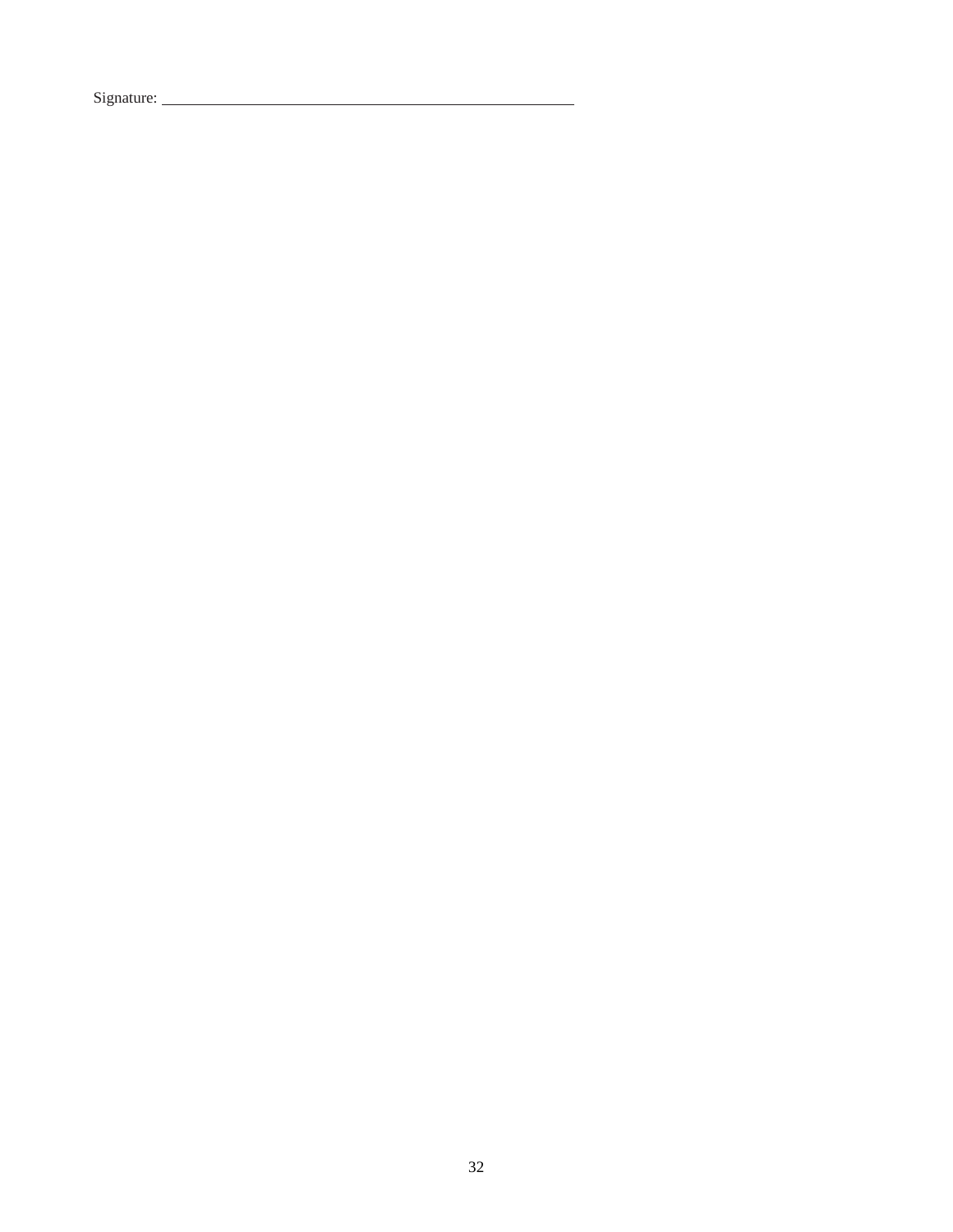<span id="page-32-0"></span>

Article 3, Section 3.19 of the CPOA Bylaws defines the purpose, powers and authority of the Covenants Committee. Simply stated, the purpose is to assure that the Bernard's Landing property shall always be maintained in a manner which:

- Provides for visual harmony and soundness of repair.
- Avoids activities deleterious to the aesthetic or property values of the property.
- Furthers the comfort of the Unit Owners, their guests and tenants.
- Promotes the general welfare and safety of the community.

Accordingly, the Covenants Committee has the authority to impose reasonable fines and issue a "cease and desist request" to a Unit Owner, his guests, invitees or lessees whose actions are inconsistent with the provisions of law, the Rules and Regulations of Bernard's Landing or resolutions of the CPOA Board of Directors.

Unit # has the following item(s) which is/are not in compliance:

We call this to your attention and ask that immediate action be taken to correct this violation. If you have any questions, please call the CPOA office at 540-721-2762.

Violations not brought into compliance within 60 days of receiving this notice will be remediated by the CPOA and all costs for labor and materials will be charged to the homeowner.

We appreciate your attention and cooperation in this matter.

Bernard's Landing Resort & Conference Center Covenants Committee